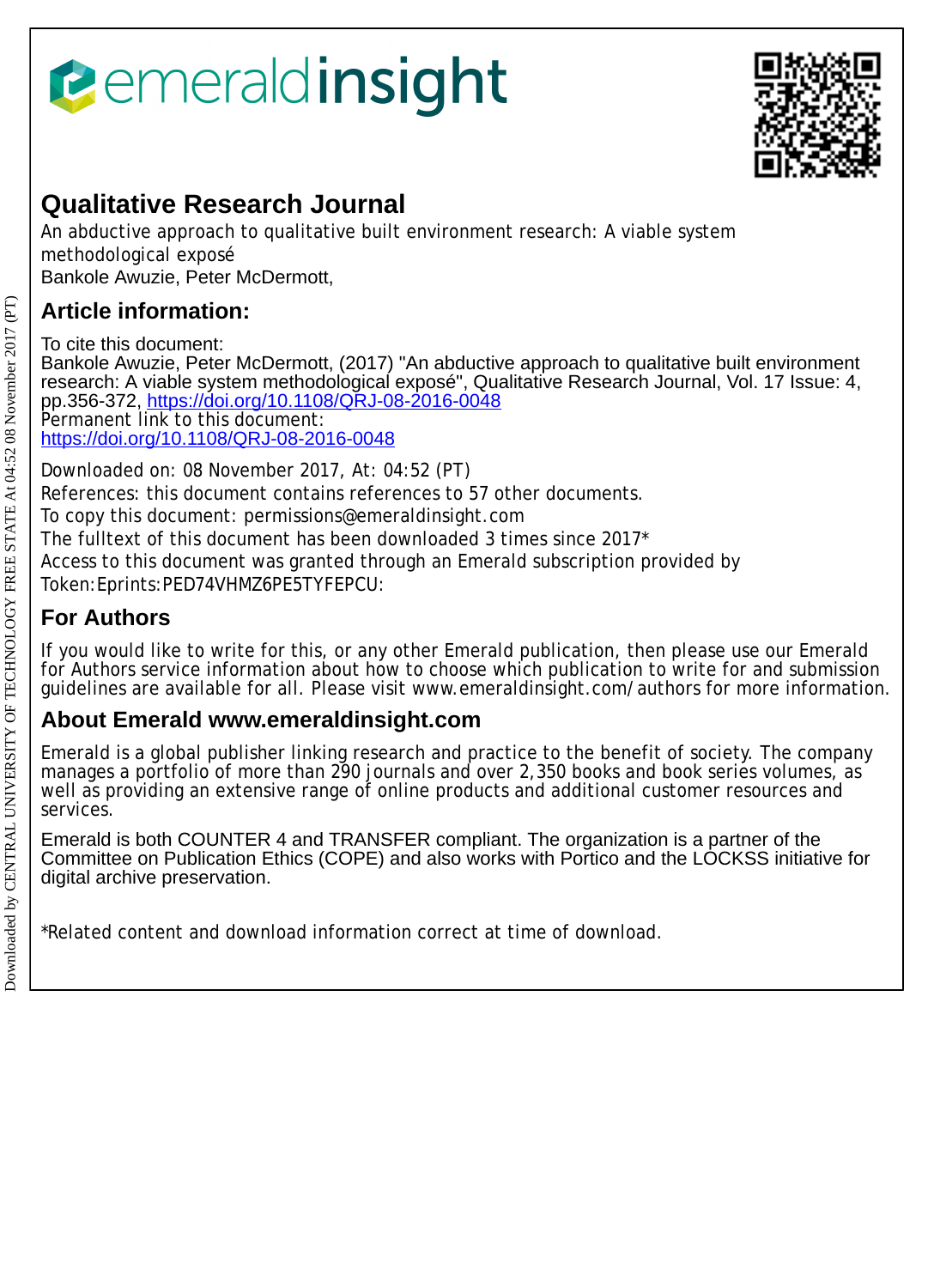356

Received 5 August 2016 Revised 24 March 2017 Accepted 24 August 2017

## An abductive approach to qualitative built environment research

### A viable system methodological exposé

Bankole Awuzie

Department of Built Environment, Central University of Technology, Bloemfontein, South Africa, and

Peter McDermott

School of Built Environment, University of Salford, Salford, UK

#### Abstract

Purpose – Qualitative researchers are often confronted with a dilemma of selecting an appropriate approach within which to situate their research. This has led to successive attempts by qualitative researchers in the built environment (BE) to combine two dominant approaches – deductive and inductive; in the conduct of their inquiry. Such attempts can be traced to the poor comprehension of the abductive approach. The purpose of this paper is to elucidate the principles of the abductive approach and illustrate its applicability within the context of BE qualitative research.

Design/methodology/approach – In this study, an illustrative case study is used to depict the usefulness of the abductive approach in BE research. The case relied upon is a recently completed study of an infrastructure delivery system and an assessment of the system's ability to deliver on socio-economic sustainability objectives.

Findings – It was established that extant theories, particularly those with a history of provenance, could be used as a basis for the development of testable propositions for assessing certain phenomena, qualitatively. However, the manner in which these propositions are utilised under an abductive approach is pivotal to the generation of credible findings.

Research limitations/implications – It is expected that the findings of this paper would create awareness among researchers on the relevance of an abductive approach to qualitative research.

Originality/value – This study makes an authentic contribution towards resolving the challenge confronting qualitative researchers within the BE discipline as it pertains to selecting between deductive and inductive approaches. In this case, an abductive approach is suggested and its modalities shown through a comprehensive study.

Keywords Case study, Qualitative research, Built environment, Infrastructure delivery, Abductive approach, Viable systems model

Paper type Research paper

#### Introduction

Researchers are confronted with the dilemma of choosing the appropriate approach to apply in their attempt to establish a link between theory and research (Ali and Birley, 1999). This has resulted from the perceived inadequacies of two most widely used approaches, the inductive and deductive approaches. Bryman (2012) posits that the task of establishing a definite connection between theory and research remains an onerous one for qualitative researchers. This critical position arises due to the fact that theory forms the bedrock of any social enquiry and provides a rationale for the research being performed. Also, it provides a framework upon which social phenomena can be understudied and findings interpreted (Bryman, 2012). Saunders et al. (2012) assert that theory may not seem crucial at the inception of a research activity. However, they maintain that its relevance during the presentation of the research findings and conclusion stages, respectively, makes it imperative that the researcher decides at the inception of his investigation on whether he



Qualitative Research Journal Vol. 17 No. 4, 2017 pp. 356-372 © Emerald Publishing Limited 1443-9883 DOI 10.1108/QRJ-08-2016-0048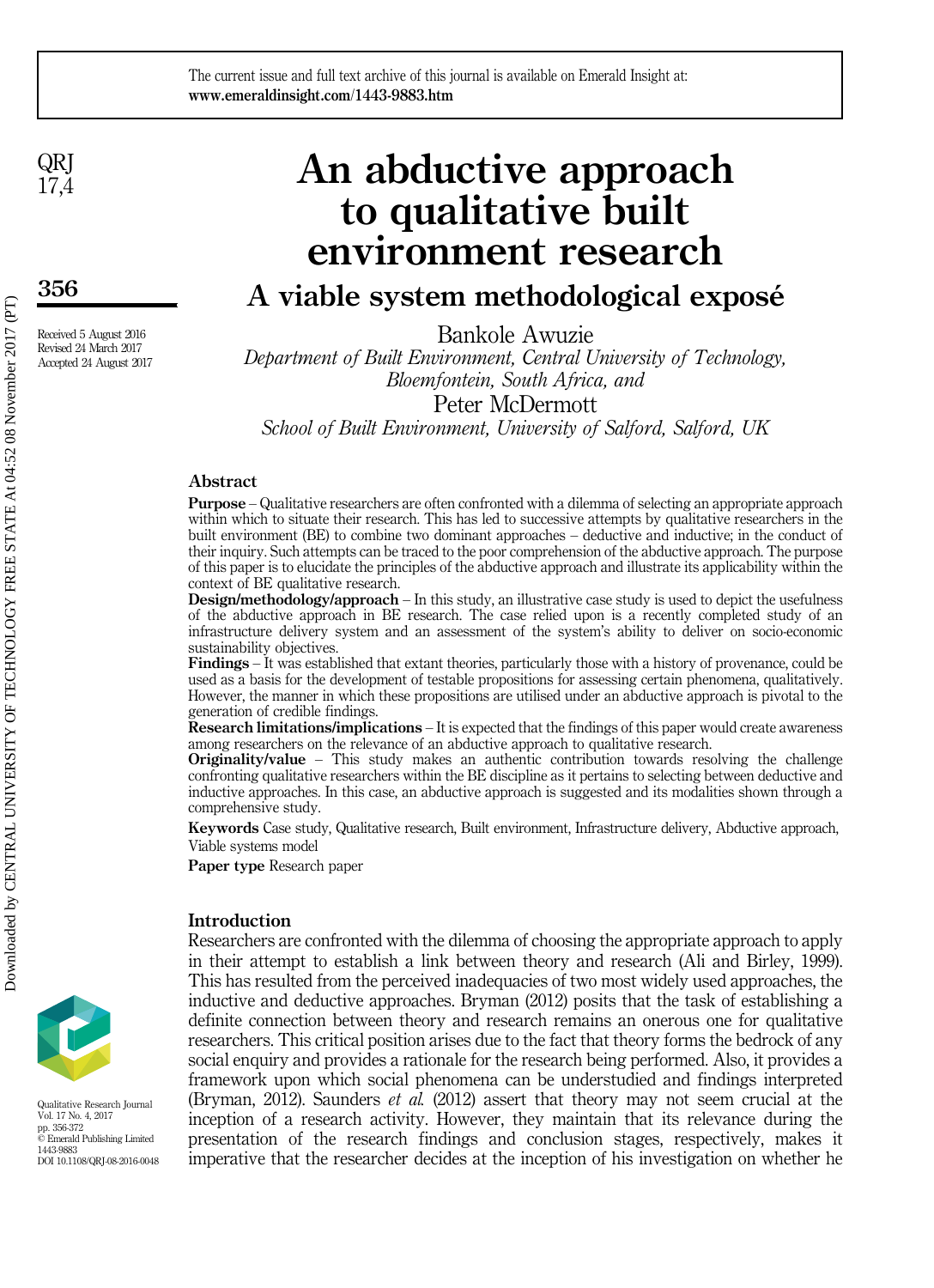wants to test existing theory or develop a new one. Furthermore, Easterby-Smith et al. (2008) adduce reasons why the choice of research approaches remains essential. They state that the structure of a research design is dependent upon the research approach adopted. Blaikie (2009) advises that the choice of a particular research approach at the initial stage of a research activity should be based on the need to provide answers to the study's research questions, effectively.

Increasingly, researchers are being confronted with the dilemma of mixing different research strategies as it concerns theory testing or building within the context of a particular study. This has led to the inherent polarisation of researchers along deductive and inductive lines as well as a mixture of both approaches. This imbroglio seems to have been resolved by the abductive approach (Blaikie, 2009; Bryman, 2012; Dubois and Gadde, 2002; Saunders *et al.*, 2012). They agree that this approach enables the researcher's engagement in a back and forth movement between theory and data in a bid to develop new or modify existing theory.

Yet, there appears to be a slow uptake of the abductive approach within the community of qualitative researchers in the built environment discipline. Adducing reasons for this perceived apathy happens to be beyond the scope of this particular study, but the authors will attempt to share their experience on the applicability of the approach in a recently completed study. It is expected that such insight will contribute towards bringing about, more awareness to the abductive approach. Furthermore, this study seeks to stimulate a debate into the suitability of this approach in the conduct of qualitative research in the built environment.

To attain these objectives, a concise discourse on abductive approach is conducted. This is followed by a background to the main study which this reportage forms an integral part. Subsequent parts of the study reflect on the application of the abductive approach in understudying the phenomenon mentioned. Besides rendering a step-by-step account of the considerations which led to the selection of the abductive approach, the inherent reflections provide a narrative on how the research process was guided by the approach, especially as it pertains to the use of an extant theory, the viable systems model (VSM).

#### Understanding the abductive approach

According to Reichertz (2004), the evolution of the abductive approach can be traced to attempts at translating the Aristotelian apagoge. He attributes the contemporary knowledge of abduction to the attempts of C.S. Peirce (1839-1914) in this regard. According to Novak (2001), Pierce's seeming discontent with the theory of balancing likelihoods (TBL) approach which was being utilised by nineteenth century historians in translating Aristotle's apagoge, motivated him to propose a scientific approach towards achieving the same purpose. Such discontent stems from issues mentioned by Novak (2001), which are portrayed in subsequent paragraphs.

Significant among the concerns raised by Pierce is the apparent unsuitable scenario where an author, seeking to relate to and report historical events, relies on the testimonies rendered by another author. He argues that it would be illegitimate to present all of such testimonies as if they were of equal standing and independent value, a move encouraged by TBL.

Second, the absence of a methodology for exploring the credibility of an author when he narrates a particular event is a problem as the author is often "considered as standing in a unique relation to each state of affairs that is narrated, and therefore statistics are of no help in ascertaining where what is being reported in a particular case is true or false"(Novak, 2001, p. 4).

Finally, the adoption of a demonstrative kind of reasoning in the study and narration of history. To counter these shortcomings, Pierce proceeds to proffer a scientific approach (a mix of the abductive, deductive and inductive approaches), which carefully frames a hypothesis, outlining the consequences of such hypothesis and subsequently testing those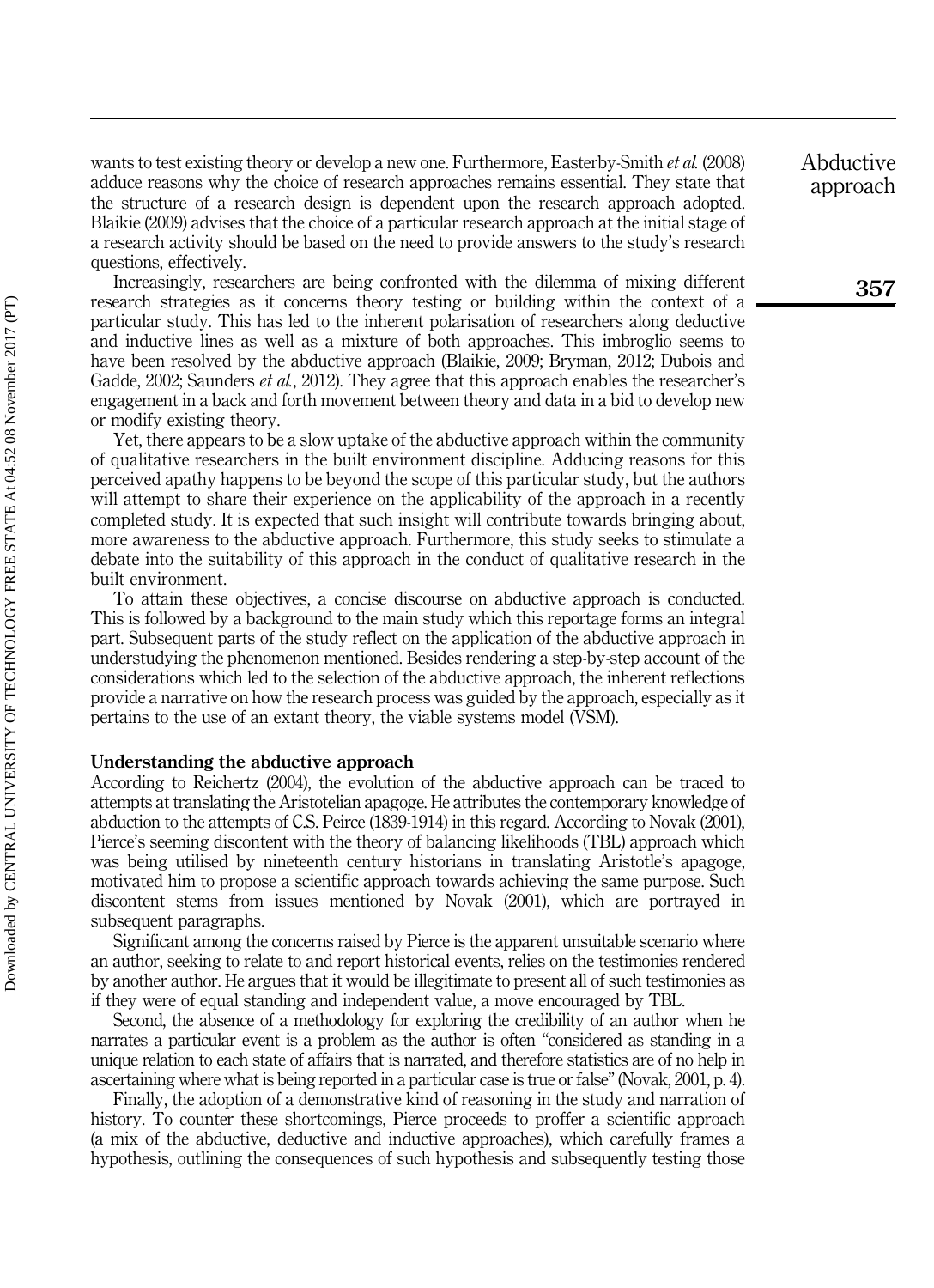consequences through a comparison with facts that were not taken into consideration during the formation of the hypothesis.

Novak (2001) highlights Pierce's attempt to distinguish between abduction and induction whereby he describes the former as proceeding from facts to an explanatory hypothesis whereas the latter proceeds from a hypothesis towards supportive facts. Having utilised this scientific methodology in translating Aristotelian Corpus, Pierce is recognised as making significant contributions to the advancement of the abductive approach.

Patokorpi and Ahvenainen (2009) maintain that Peirce sought to highlight the fact that there existed after all, a logic for scientific discovery. However, this fact has been heavily disputed by inductivists and deductivists alike (Patokorpi and Ahvenainen, 2009). The abductive approach has been trailed by criticisms (Kapitan, 1992; Reichertz, 2010). Kapitan (1992) mentioned various inconsistencies which surrounded Peirce's works especially as it concerns the difference between his earlier works and his later ones. Furthermore, he insists that these inconsistencies were capable of engendering apprehension over the use of abduction. Similarly, Reichertz (2010) states that the abductive approach was originally thought of as nothing more than an act of inferring from guesses and most researchers did not want to be seen as engaging in such. Paavola (2004) also admits to the existence of several criticisms against abduction as the logic of discovery.

Probing further into the process of abduction, Svennevig (2001) cites Pierce (1955, p. 151) as reiterating that "the surprising fact, C, is observed; But if A were true, C would be a matter of course. Hence there is reason to suspect that A is true". This description of the abductive process happens to be analogous to the views espoused by Aliseda (2007) who describes abduction as the reasoning that proceeds from an observation to its possible explanations or better put its most plausible explanations. As a result of this, the question concerning what constitutes the best explanation in an abductive approach sticks out like a sore thumb (Lipscomb, 2012). Lipscomb further avers that for findings from abductive approach to be considered as valid and credible, it must be supported by deductive and inductively sourced evidence. Similarly, Plutynski (2011) observes that the plethora of criticisms surrounding the abductive approach as propounded by Peirce have largely been centred the formalization indeterminacy problem, the boundary problem, the justification problem and the descriptive problem, respectively.

Going into these challenges are beyond the scope of this study as the study seeks to reflect on how the authors were able to successfully apply the abductive approach in a contemporary research study.

#### Reflections on the abductive approach's utility in the main study

The main study is premised on the quest to provide a theory for describing the implementation of socio-economic objectives (socio-economic sustainability) during the procurement and delivery of oil and gas infrastructure in Nigeria. Globally, advocacy for the utilisation of public procurement to drive the attainment of socio-economic objectives for the local economy has assumed centre stage (Binks, 2006; Macfarlane and Cook, 2002; McCrudden, 2004; Snieska and Simkunaite, 2009; Thai, 2001; Watermeyer, 2003; Wells and Hawkins, 2008). This realisation of the impact infrastructure investments had on a country's economy attracted the authors' lenses to the Nigerian situation.

But there appears to be a consensus on the inability of significant infrastructure investments in the Nigerian oil and gas industry to bring about the desired socio-economic objectives for the country's populace. Various studies have carried out investigations into the existence or otherwise of linkages between the nation's oil and gas industry and other sectors of the economy such as construction and construction output (Saka and Lowe, 2010a, b); small- and medium-scale enterprises (Ihua, 2010); backward linkages with the Nigerian economy (Adewuyi and Oyejide, 2012); development of local technological know-how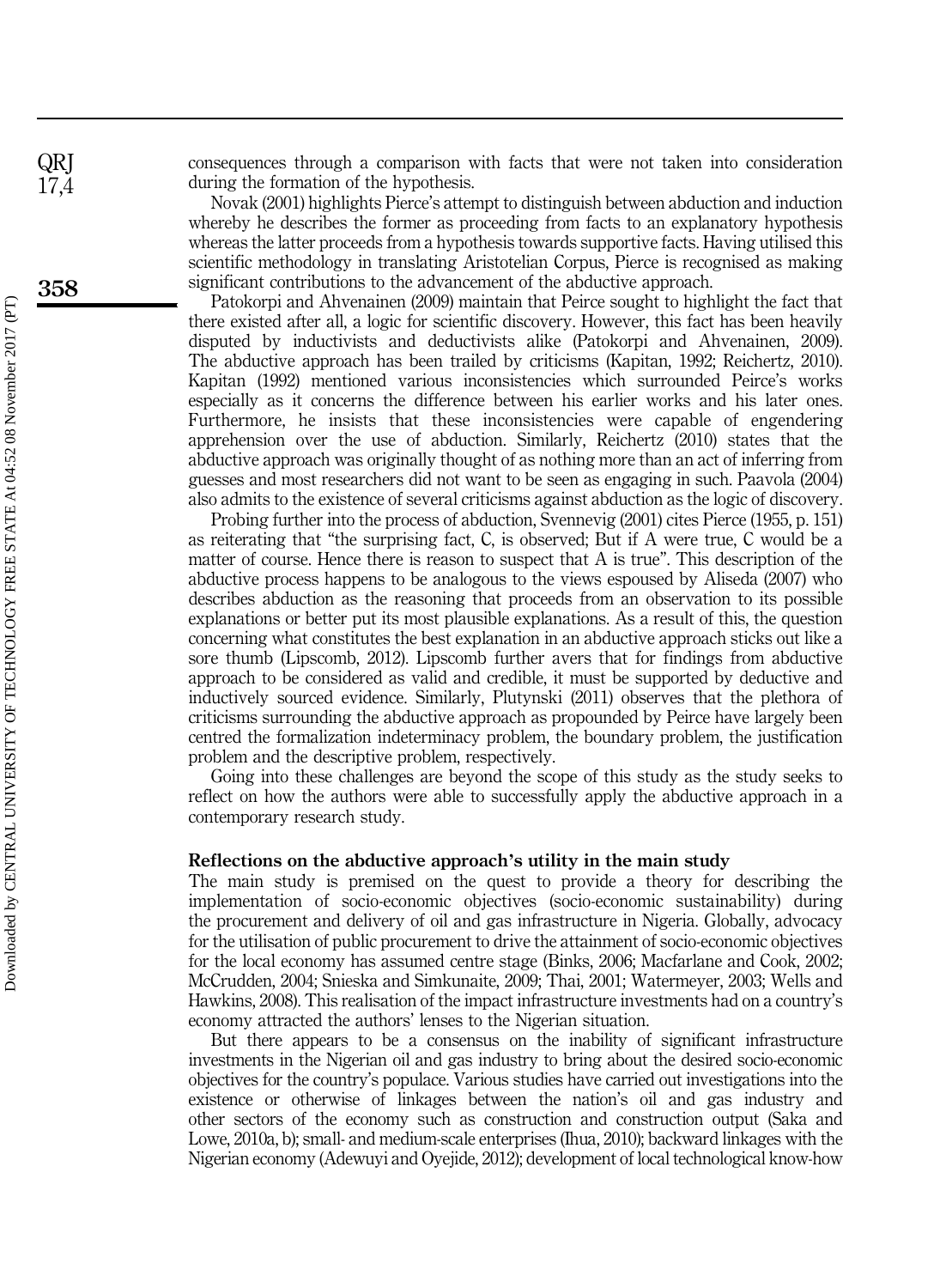by indigenous oilfield servicing firms through innovative capabilities (Ozighbo, 2008); the regulatory impact brought to bear on the industry through content development by the Nigerian Oil and Gas Industry Content Development (NOGICD) Act of 2010 (Atsegbua, 2012); and the issue of struggling local suppliers (Vaaland *et al.*, 2012).

However, they appear to have neglected the project delivery systems utilised in the projects understudied. This neglect was perhaps predicated on the absence of a succinct theoretical background for enabling a better understanding of the processes and relationships between actors in the delivery system in a systemic manner. Rather, they progressed in a manner that depicted reductionism. According to Larson and Gobeli (1989) and Awuzie and McDermott (2015), the manner in which a procurement system is organised was capable of either delivering the client's main objective or vice versa. Neglecting the mode of project organising adopted in the delivery of these objectives would be akin to proceeding on a faulty premise.

This was the aspect which the authors sought to make a contribution towards. It was expected that the creation of a theoretical background, upon which the hitherto black-box (see Figure 1) of the project delivery system could be explained, will encourage subsequent researchers to better understand the system and proffer appropriate solutions.

Often times, the process subsystem of the project implementation system is treated as a black-box (see Figure 1). Accordingly, the quality of relationships and processes which are inherent in that subsystem is judged on the basis of the eventual outcome/ output of the system. This has been the practice and most of the scholars mentioned previously have relied on the outcomes of the system in assessing the process subsystem. This negates the principle of systems thinking practice as every subsystem should benefit from an assessment, during the evaluation of an entire system. This led to the decision of the authors to seek a theoretical background to unravel and better explain the inherent relationships experienced within this so-called black-box. Successful implementation of the socio-economic objectives of the Nigerian government which are encapsulated in the NOGCID Act was mainly dependent on the manner the relationships within the delivery system were organised and governed. Viewed from an abductive approach perspective, it would be succinct to state that this line of thinking evolves from an observation that:

The failure of the infrastructure delivery systems to deliver on socio-economic objectives within the Nigerian oil and gas industry context is observed; But if there was no disconnect between the strategic level and the implementation level (the project delivery environment) within such infrastructure delivery systems, then their ability to deliver on such objectives would be a matter of course. Hence: there is reason to suspect that such disconnect exists within these infrastructure delivery systems.

Deriving from this observation which according to Aliseda (2007) can be described at best, as hypothetical, the need for an appropriate theoretical background to explain the relationship between the stakeholders and how such relationship influences socio-economic policy implementation within the infrastructure delivery system (IDS). This gives rise to the need for a relevant theory for explaining the observation adequately.



A simple inputprocess-output system diagram of the project delivery process

Abductive approach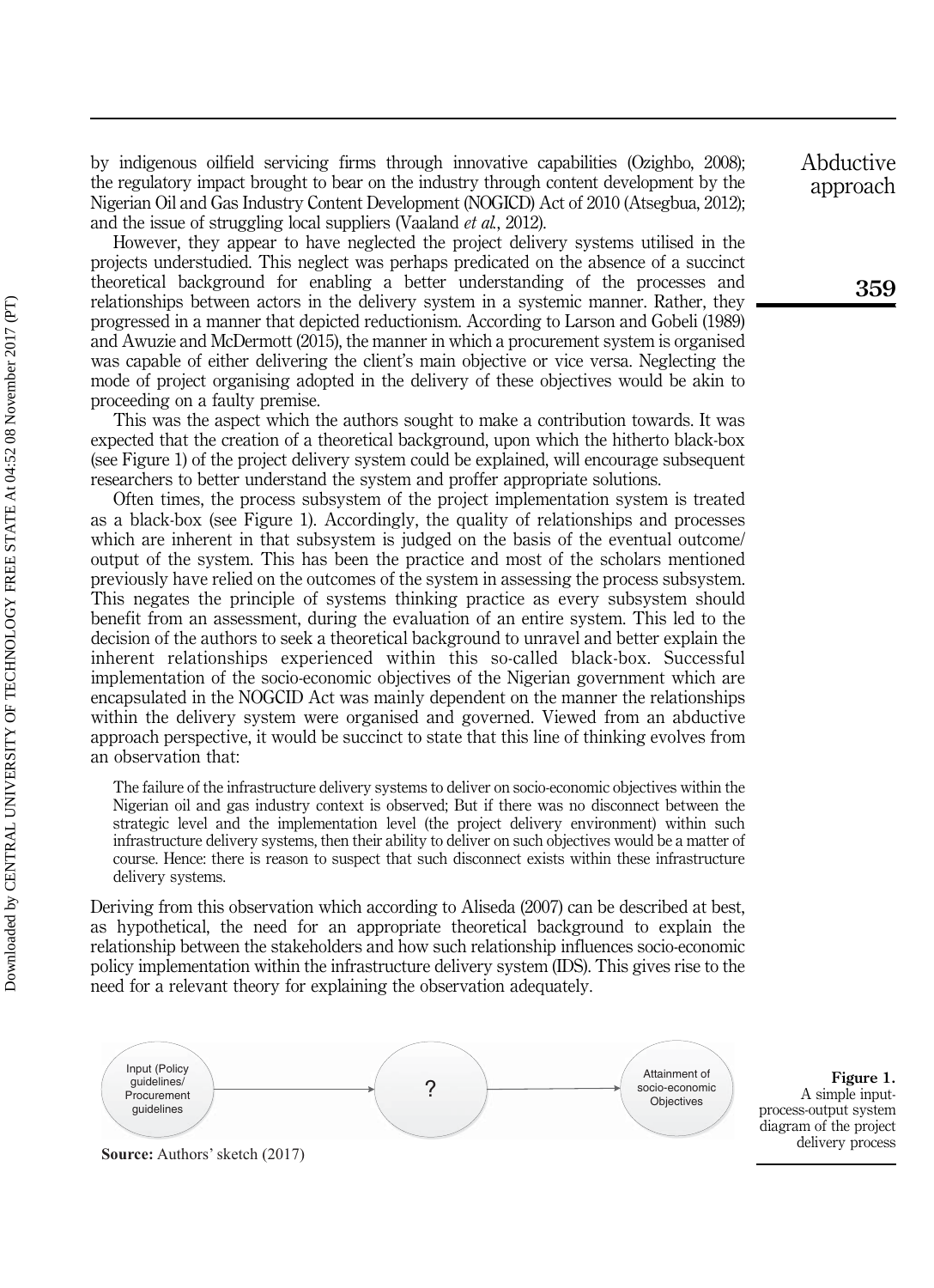Pierce's version of the abductive process does not necessarily stand-alone but rather seeks to take other approaches into cognisance. Svennevig (2001) maintains that Pierce advocated for the adoption of the three modes of inference with three different stages, namely:

- first stage: abduction (adopt a hypothesis/proposition on probation);
- second stage: deduction (spell out the necessary and probable experimental consequences); and
- third stage: induction (assess the plausibility of the hypothesis on the basis of observed results of predictions).

This aligns with the opinion of Lipscomb (2012) wherein he observes that abductively led qualitative research in the nursing discipline must be supported by evidences sought for and obtained through deductively and inductively oriented pathways. Continuing, he maintains that such evidence should differ significantly from that which was generated by the initial proposition.

Therefore, it is trite to maintain that the statement made about the failure of IDSs to deliver on socio-economic objectives can be viewed from the perspective of these three stages:

- (1) a viable IDS will deliver on client objectives such as socio-economic objectives;
- (2) due to the extant disconnect between the strategic and implementation levels of the IDS, it has failed in delivering on socio-economic objectives within the Nigerian economy; and
- (3) explaining such disconnect as well as identifying the reasons behind it can only be achieved through the use of an appropriate theoretical context to appraise the IDS.

#### Quest for a relevant theory

According to the Peircean abductive approach, the use of theories with immense degrees of provenance for explaining the propositions is surrounding a particular phenomenon (Lipscomb, 2012). Continuing, Lipscomb avers that the mere fact that theory  $x$  not only exists but also appears to support the interpretation  $\gamma$  (the proposition) does not guarantee a sufficient interpretation. Rather, it has to be established that theory x does in fact support y. To do this effectively, adequate justification has to be rendered for the choice of background theory made during the course of an abductive study.

In this case, the authors decided to premise their search on relevant systems thinking theories. This was informed by the systemic nature of the IDS. During the search, they came across the theory of systems viability which was deemed appropriate for the inquiry and possible explanation of the proposition.

#### The theory of system viability

The theory of systems viability is premised on an aggregation of thermodynamics, information theory, systems theory and cybernetics (Schwaninger, 2006). Often depicted through the VSM and the living systems theory (LST), it consists of essential components of a social system which bring about viability or survival of the system. The term "viability" is used to connote that particular characteristic of a given system to survive in a given environment, notwithstanding the degree of adversity which the environment exerts on it (Espejo, 2007). These systems not only possess the ability to survive, but also to retain within themselves the capability to respond to any uncertainty resulting from its host environment, capable of undermining its performance.

**QRI** 17,4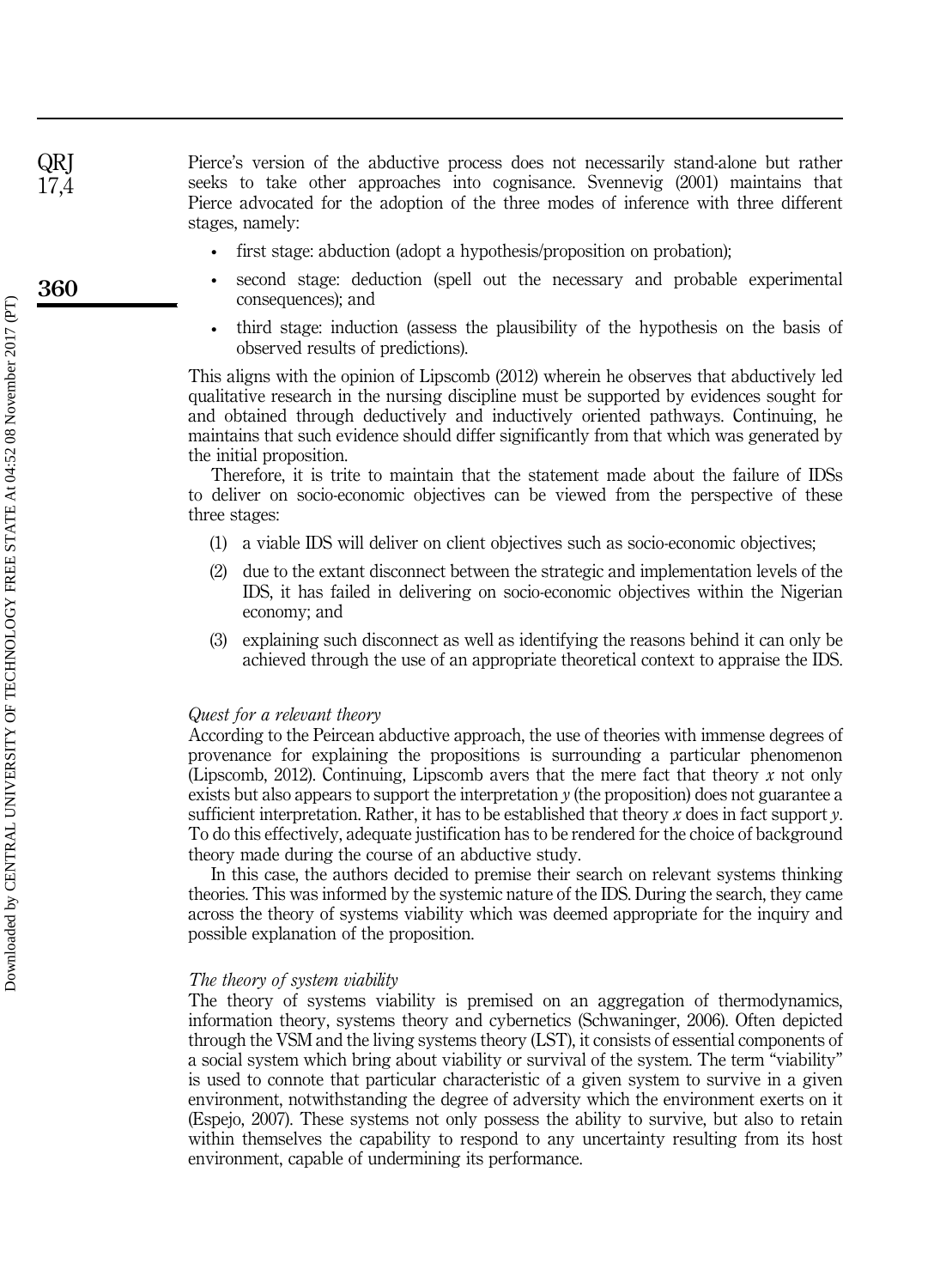Social systems cope with complexity by means of adaptation and learning processes in which communication and control have a significant role to play. This theory derives its roots from the support of the system-oriented management theory and cybernetics. Ashby (1956, p. 1) cites Weiner as having described cybernetics as "the science of control and communication, in animal and machine". Furthermore, he posits that co-ordination, regulation and control are the cardinal features of this discipline. This description provides the impetus for the authors to adopt this theoretical lens to explain the failure in communication, control and regulation between the strategy and project-level implementation subsystems of an IDS. According to Beer (1979), viability remains a common goal, either long term or, in the case of temporary organisations, at least long enough to accomplish its intended purposes. The theory of systems viability emanates from this concept of viability. Systems viability in the context of this study connotes the ability of a given system to maintain separate existence within a given environment, notwithstanding the degree of adversity or comfort which the environment exerts on such a system (Espejo, 2007).

As mentioned earlier, the theory of systems viability is often depicted by two models, namely, the VSM and the LST. The authors had to choose one of these models in explaining the proposition. This task is made easier by the fact that the models operate on different perspectives and contrasting philosophies, respectively (Schwaninger, 2006). Table I highlights these differences and similarities.

Schwaninger (2006) summed up this comparison of the LST and the VSM by observing that whereas the LST has an advantage over the VSM in the area of possessing an empirical underpinning, the VSM towers above the LST in two distinct aspects: the strength of theoretical claim/falsifiability; and diagnostic potency. According to Pfiffner (2010), the VSM nullifies the classical separation between organisational structure and organisational processes, as it is in the classical organisational models by combining these two facets. It provides the determinants required for distinguishing between good and bad as well as right or wrong, between organisational processes which are otherwise lacking within the classical hierarchical models. He stressed that the VSM was a useful tool, as it integrates all the necessary and sufficient elements for the functioning of the organisation and their interaction in a relatively simple model that repeats itself on every level of recursion.

The VSM acts as a sensitising framework, alerting the analyst to alternative ways of understanding. It appears as a sophisticated organisational model which must be observed if an enterprise is to succeed as an adaptive goal-seeking entity. It is geared to tackling problems of differentiation and integration; providing insight into the proper

| Areas of differences<br>(similarities) | VSM                                                                                        | <b>LST</b>                                                            |                                        |
|----------------------------------------|--------------------------------------------------------------------------------------------|-----------------------------------------------------------------------|----------------------------------------|
| Philosophical<br>perspectives          | Constructivist approach                                                                    | Positivist approach                                                   |                                        |
| Complexity                             | Subjectivist approach to complexity                                                        | Objectivist approach to complexity                                    |                                        |
| System's concept                       | Non-open                                                                                   | <b>Open</b>                                                           |                                        |
| Unit of analysis                       | Capability and potentiality                                                                | Actuality                                                             |                                        |
| System's purpose                       | The identity of the system                                                                 | Associated with openness and integration<br>of subsystems             |                                        |
|                                        | Model's components Five critical management functions                                      | Twenty critical subsystems                                            |                                        |
|                                        | (Basis of the model) Graphically formulated and verbally<br>descriptive (non-mathematical) | Graphically formulated and verbally<br>descriptive (non-mathematical) | Table I.                               |
| Principles of<br>organisation          | Autonomy, recursion and viability                                                          | Operational processes                                                 | Difference/similarities<br>between VSM |
| <b>Source:</b> Schwaninger (2006)      |                                                                                            |                                                                       | and LST                                |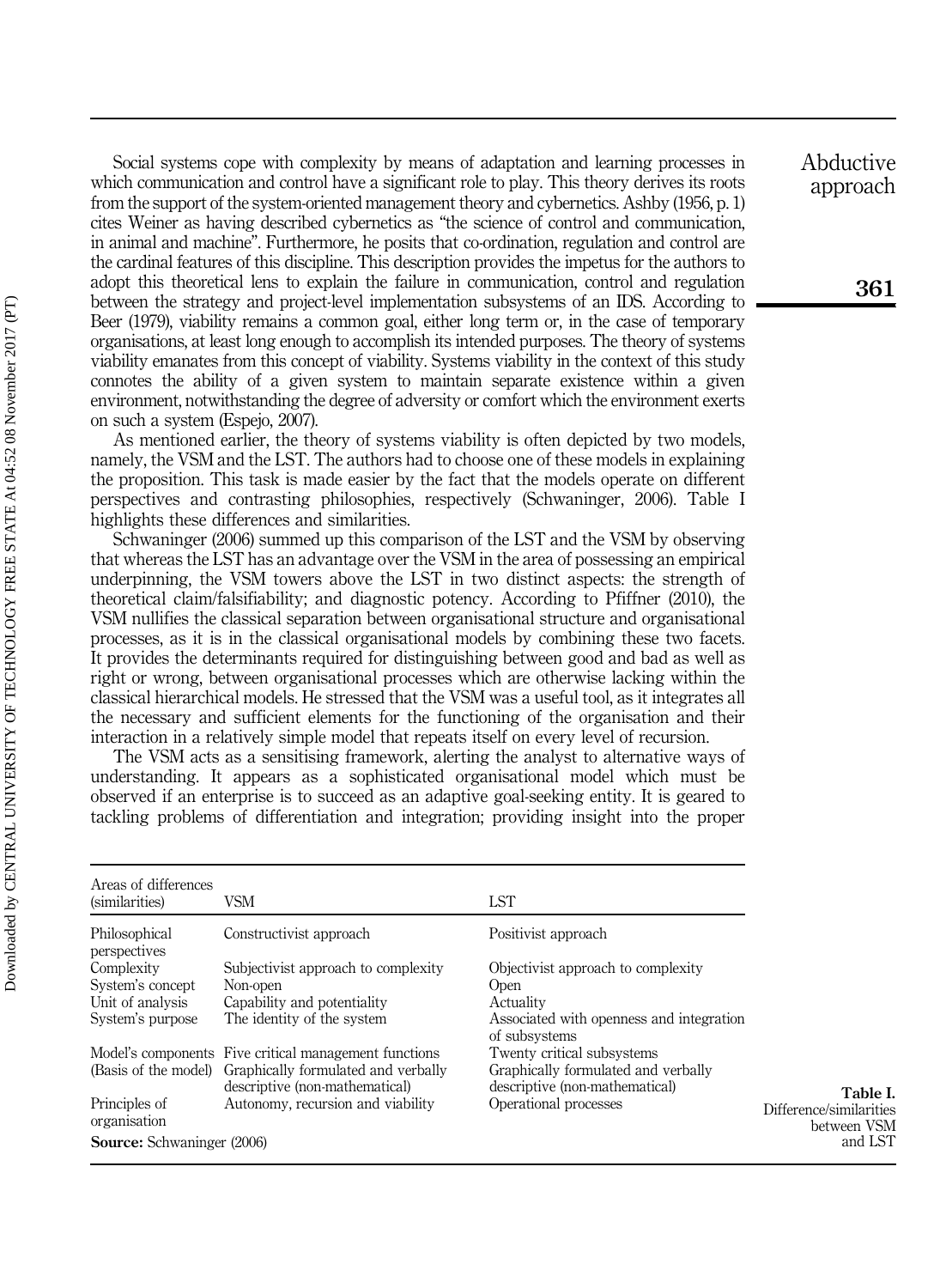arrangement of command and control systems and into the design of appropriate management information and decision support systems; and treating sensitively organisation-environment relations (Davies, 2007).

These views affirm the case for the use of the VSM, as an appropriate theory for explaining the proposition rendered previously. Figure 2 highlights the application of the VSM in explaining the proposition as observed within the hitherto black-box (the project delivery/policy implementation subsystem). The facets upon which such an explanation would be premised are provided therein and consist of: communication, control, co-ordination, regulation among subsystems within the IDS.

Furthermore, the definition of project delivery systems (IDSs) by Lahdenpera and Koppinen (2009) as "[…] the organizational framework of a project that defines the control mechanisms and the relationships between actors and incentives […]" lends credence to the need for the application of a systems thinking and the cybernetic-oriented theory in explaining its mode of organisation. It highlights the imperative nature of control mechanisms between the actors in the delivery of client/project objectives.

VSM. The VSM has its origins in the work of Stafford Beers in applied operational research and cybernetics in the British steel industry in the 1950s. It is a neurocybernetic model. That is, it draws upon research on the human nervous system, especially on the brain and its regulatory attributes. Regulation depends on matching complexity in the control with the complexity generated within the system. The VSM is used to diagnose and/or design organisations for viability (Hoverstadt, 2011). It distinguishes among five management functions and among a number of vertical and horizontal communications channels. The VSM is most useful when a shared agreement exists about what the purpose of a system is; and the boundaries of the system (Hoverstadt and Bowling, 2002). This model is premised upon the theory that every viable organisation must possess five subsystems for it to attain viability. These five different subsystems usually labelled systems 1-5 play a dominant role in maintaining the viability of social organisations. The VSM has been applied successfully in qualitative research studies (Hildbrand and Bodhanya, 2011).

Figure 3 presents the VSM whilst its component parts are described in Table II.



**Source:** Authors' fieldwork (2017)

362

Figure 2.

application of the theory of systems

simple systems thinking model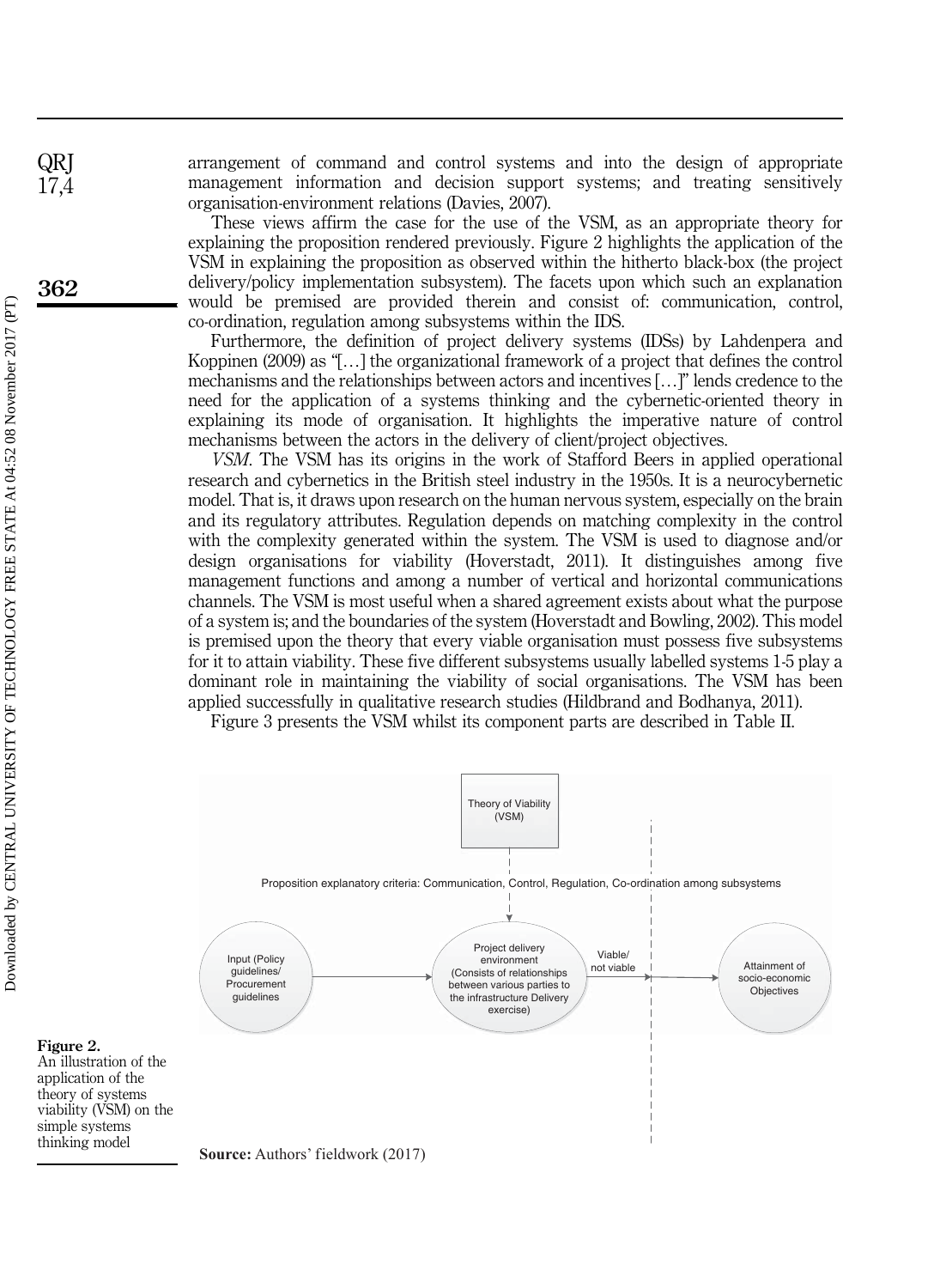

| Subsystem (number)                                                          | F unction                                                                                                                                                                                                                                                                                                                                                                                           |           |
|-----------------------------------------------------------------------------|-----------------------------------------------------------------------------------------------------------------------------------------------------------------------------------------------------------------------------------------------------------------------------------------------------------------------------------------------------------------------------------------------------|-----------|
| Policy (5)                                                                  | This is responsible for the policy making duties of the organisation. Its major<br>functions include the provision of overall clarity and purpose for the<br>organisational unit and to prepare a concrete and tenable design for<br>organisational efficiency                                                                                                                                      |           |
| Intelligence (4)                                                            | This functions as a connection between the VSM and the external environment.<br>It is responsible for the projection of the organisation's image and message to the<br>external environment as well as obtaining information from the external<br>environment to the VSM. It is future focussed but maintains a communication<br>loop with the control subsystem to complement the control function |           |
| Control and monitoring*<br>$(3 \text{ and } 3^*)$                           | This subsystem serves as a channel through which resources are negotiated and<br>the issuance of direct line management takes place. The monitoring function is<br>also domiciled within this subsystem, serving as a corroboration agent to the<br>control function so as to ensure accountability                                                                                                 |           |
| Co-ordination (2)                                                           | These are the systems put in place within a VSM to co-ordinate the interactions<br>between the support functions and between the autonomous units                                                                                                                                                                                                                                                   |           |
| Implementation (1)                                                          | This system is responsible directly for the production or provision of services to<br>the customer/clients                                                                                                                                                                                                                                                                                          | Table II. |
| <b>Sources:</b> Brocklesby and Cummings (1996); Polese <i>et al.</i> (2009) | Components of a VSM                                                                                                                                                                                                                                                                                                                                                                                 |           |

Going by the functions presented in Table II, the applicability of the VSM in exploring and explaining the proposition on systemic disconnect within the IDS and the influence such disconnect wields on the delivery system's ability to deliver on policies relating to socio-economic objectives is deciphered.

#### A case study research design

Case studies remain the preferred strategy for studies such as this given its ability to allow investigators study a phenomenon in its natural context. Yin (1994, p. 59) defines a case study as an "[…] empirical inquiry that investigates a contemporary phenomenon within its real-life context and addresses a situation in which the boundaries between phenomenon and context are not clearly evident".

The case study approach relies upon multiple sources of evidence thus allowing the researcher to apply multiple methods in the conduct of his investigation as is the case in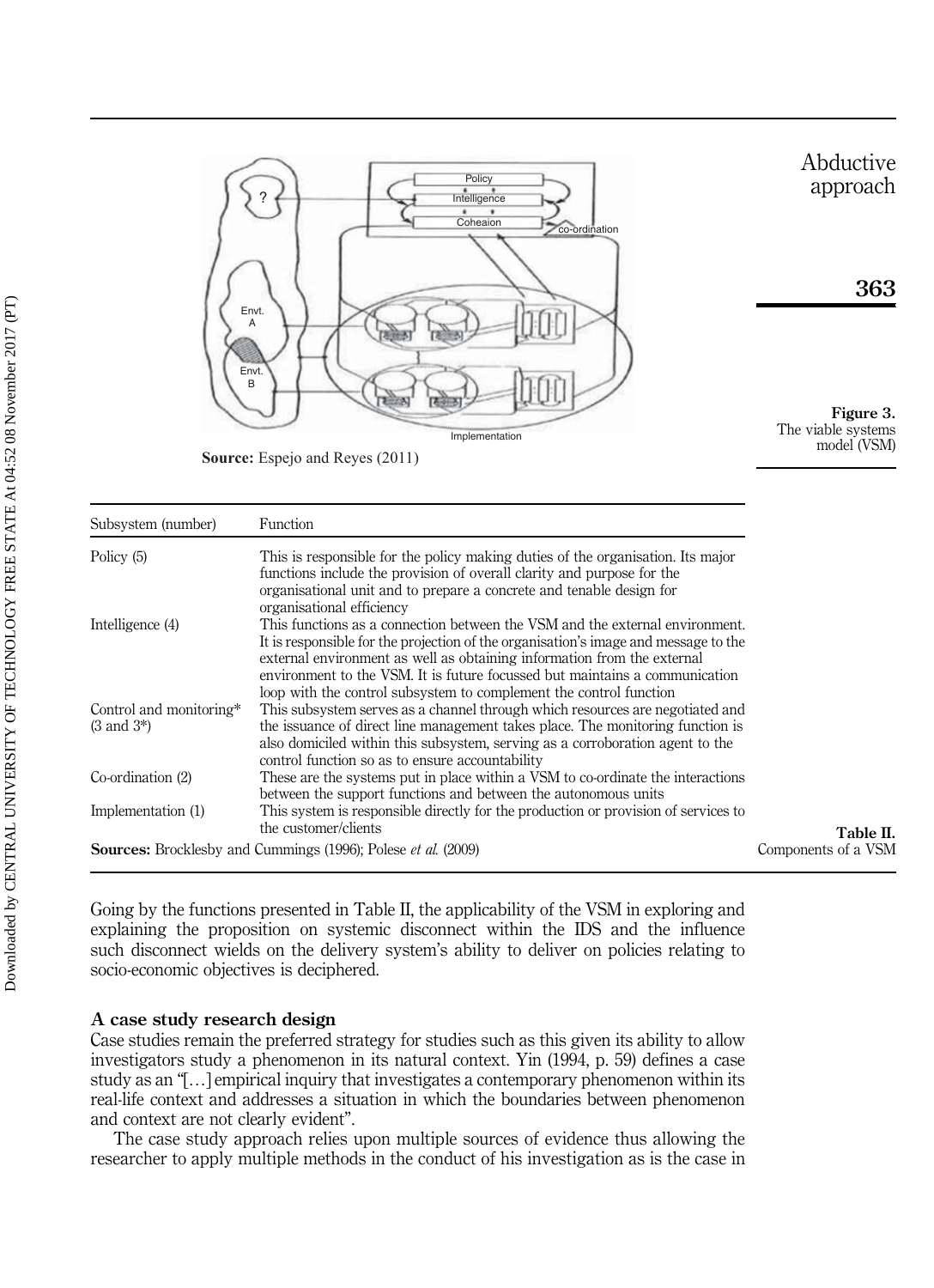this particular research. Flyvberg (2006) supports the adoption of case study research design for reasons such as the ability of the case study approach to lead to the development of context-dependent knowledge; and the fact that in the study of human phenomenon, the context-dependent knowledge appears to be the only viable approach, hence rendering epistemic theoretical development ineffective. Blaikie (2009) opines that the main criticisms of the case study strategy result from the generalising and theorising perspectives. The use of multiple cases has been criticised as an attempt by qualitative researchers to attempt statistical generalisation against analytical generalisation (Easton, 1995). This criticism has been countered by arguments from Yin (2009) and Dubois and Gadde (2002). The adoption of multiple-case study method encourages and sustains enhanced replication across cases (Amaratunga and Baldry, 2001; Eisenhardt, 1989; Eisenhardt and Graebner, 2007). Yin (1994) corroborates this view stating that multiple-case studies were more capable of providing a stronger foundation for theory building than the single case study. The usage of multiple sources of evidence as the way to ensure construct validity has also been advocated (Yin, 2009).

Using multiple cases to test a range of cross-case propositions assists in boosting the external validity and enhances replicability, both literal and theoretical alike. The unit of analysis provides the internal validity as the theories are developed. The unit of analysis for this study is the IDS as portrayed through a VSM lens. The use of the VSM helps to resolve one of the perceived deficiencies of case studies when used within the context of the abductive approach as identified by Dubois and Gadde (2002). In their work on systematic combining, they observe that case studies are faced with the daunting challenge of handling the interrelatedness of the several elements and factors evident in the research activity. The multi-layer nature of the VSM allows for the researchers to use it to identify these interrelationships within IDS-based case studies with ease. These enumerated applications support the adoption of an exploratory case study strategy for the study as the IDS is a complex scenario which needs to be evaluated from a real life context with the VSM as an appropriate methodology. Semi-structured interviews, observation and documents were adopted as data collection techniques. It is beyond the scope of this paper to justify the reasons for adopting these techniques save for the fact that they have been known to provide appropriate platforms for the unrestricted expression of personal and organisational perspectives and do come highly recommended (Denscombe, 2007; Hartley, 2004; Kvale, 2006).

The selection of cases was premised on the following criteria, namely: possession of the features required of an IDS as proffered in the literature within the case; the IDS must consist of the holistic processes inherent in infrastructure delivery, from the decision making (policy making) to commissioning of that infrastructure project; the cases must be part of the public sector's socio-economic advancement initiatives such as the local content development through the enhancement of the degree of international competitiveness of the domestic supply chain; and the contemporary nature of the case should also be taken into consideration during the selection process as the projects to be selected are to have reached financial close. Three case studies were utilised in this study.

#### The utility of models as constructs in abductively led qualitative research

Eisenhardt (1989) advocates for the use of constructs in qualitative case study based research. She states that researchers stand to benefit from an initially defined construct to enable enhanced understanding and to provide a platform for the initial design of theory development. Ali and Birley (1999) identify the merits of using models as constructs as including: assisting qualitative researchers to deal with general themes rather than concentrating on specifics, thus allowing for a diversity of opinions and generating new variables which were not anticipated originally; and the salient fact that the use of models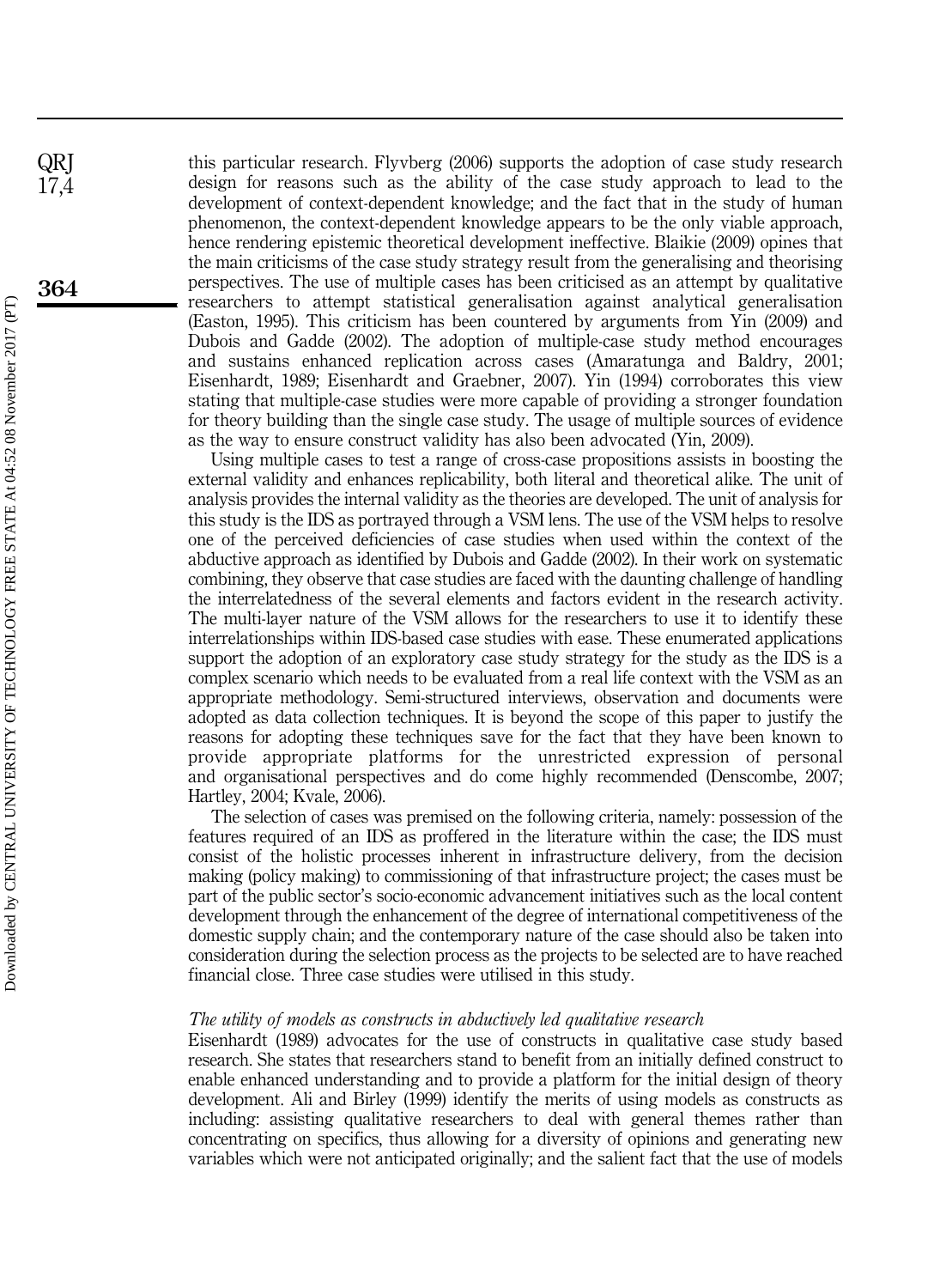and/or constructs provide a focus for the investigation whilst leaving open avenues for the generation of new inadvertent findings.

Accordingly, VSM enabled the identification of various actors and activities which they undertake in the process of achieving socio-economic benefits during the infrastructure delivery processes in the oil and gas industry. Furthermore, it avails them an opportunity to ascertain the interorganisational interdependencies prevalent within the IDS (IDS) and the contributions of these organisational representatives towards the delivery of socio-economic benefits.

The VSM engendered the establishment of a link between all the parties, hence allowing for improved access and a proper discernment of the attendant high levels of complexity associated with such delivery systems. The accounts rendered by the actors of their activities and the interdependencies existing between these actors as well as their views as it concerns the phenomenon under investigation is used to construct a theoretical model (Blaikie, 2009) and then compared against the actual VSM thus providing for an in-depth explanation of the proposition based on the new theoretical model. This highlights the VSM's function as an interpretative/explanatory framework (tool) (Figure 4).

Steps 1-5 in Figure 5 outline the application of the VSM methodology towards proffering succinct explanation of the organisation of the infrastructure delivery system  $vis\text{-}a\text{-}vis$ socio-economic policy implementation.

A clearer insight into these steps is rendered below.

#### Step 1 – identification of stakeholders

First, the VSM allows for an identification of all the stakeholders within the selected IDS. After this, the researchers embark upon establishing the roles played by these stakeholders in the delivery of infrastructure within the IDS. Given the complex nature of systems such as



Application of the VSM's tenets in explaining the implementation "black-box"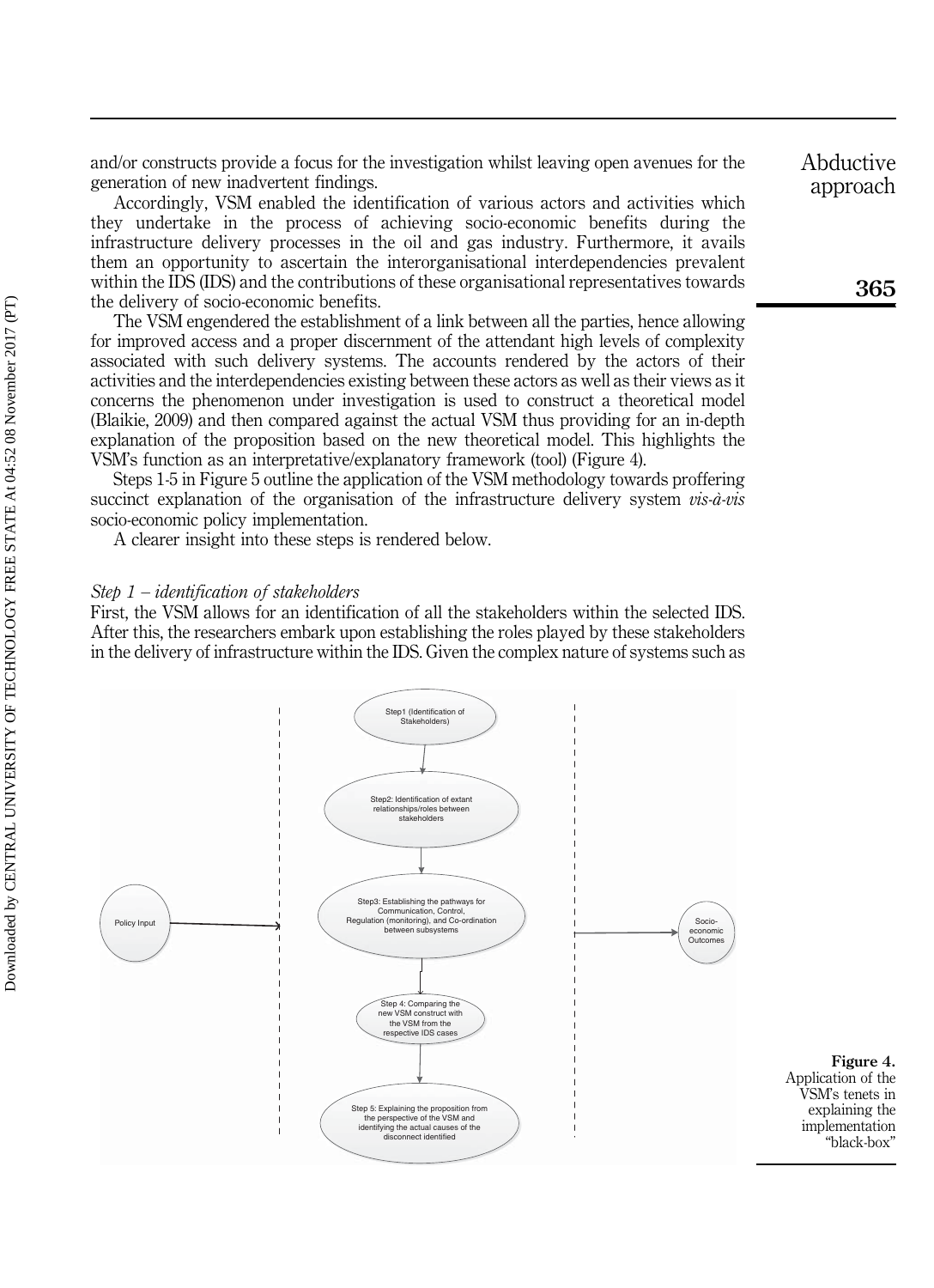

The research protocol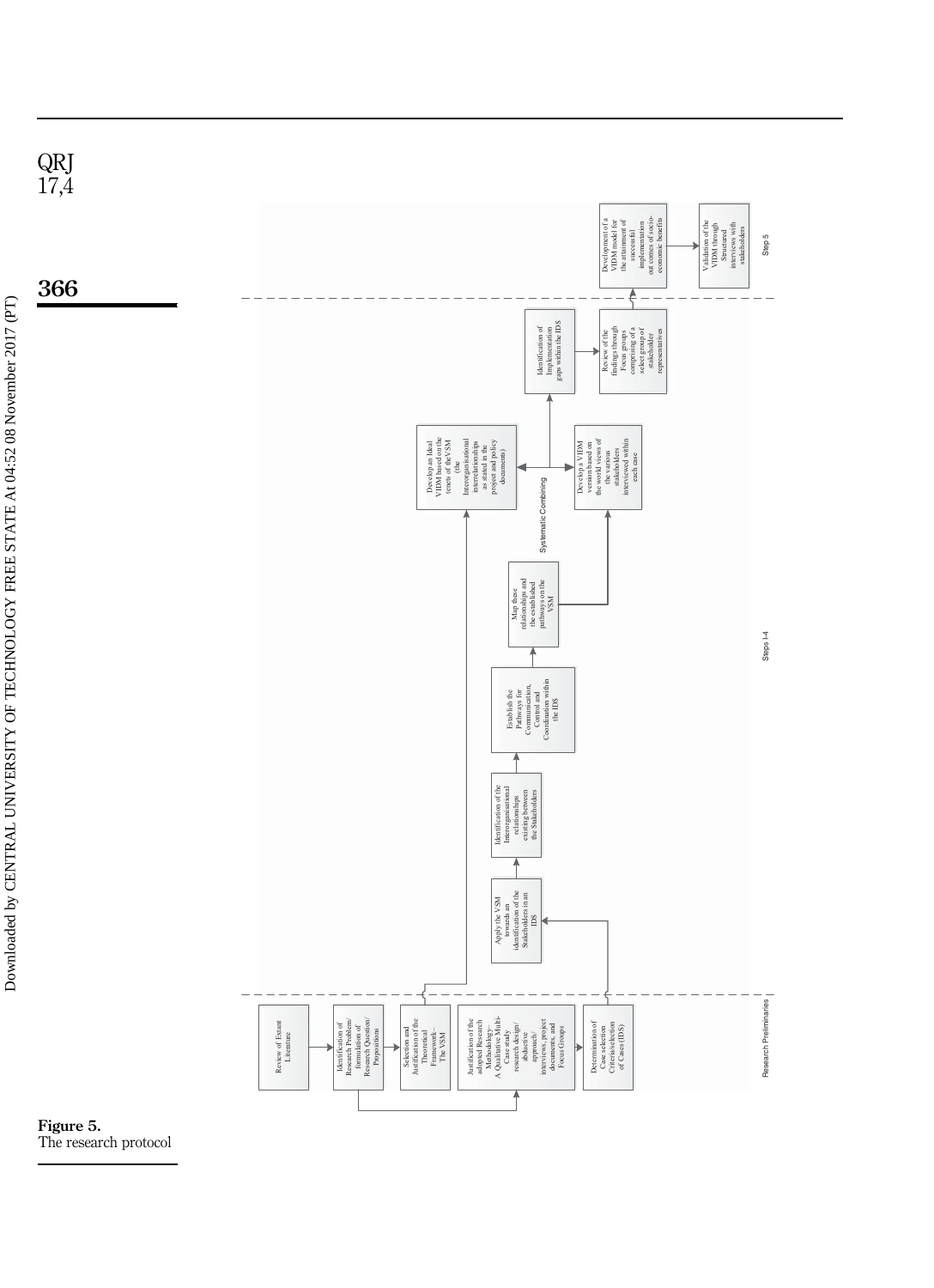the IDS (Van Marrewijk *et al.*, 2008), most researchers find the task of identifying stakeholders, their roles, the degree of interdependence of these roles and its eventual impact on sustaining the viability of the IDS in related studies, a herculean one. As such, they end up focussing on a particular group of stakeholders or at best attend to their research by isolating certain stakeholders whilst dealing with others at a particular time. The VSM provided the researchers the opportunity to provide a properly linked structure of interorganisational relationships existing between the respective stakeholders. The stratified and interlinked nature of the VSM made the identification possible. The investigators were able to concurrently look at all the participants as members of the delivery process without isolating anyone to deal with another. The stakeholders were majorly identified through a review of project-centric and policy documents relating to the project procurement and delivery as well as the NOGICD Act 2010. The VSM's five component subsystems are categorised along the following lines to suit the purposes of this particular investigation/inquest:

- System 5 Policy: this subsystem is concerned with the strategic level of the delivery system and in the cases being understudied; this level was mostly synonymous with country or regional level policy and policymakers.
- System 4 Development: this subsystem is used in the context of the IDS to refer to the stakeholders responsible for the development of the policy action plan and subsequent implementation at the various levels – nationally and/or regionally.
- System 3 Delivery: this subsystem of the VSM deals with the actual delivery of the project, central to the procurement policy.
- System  $3^*$  Audit: in this subsystem, stakeholders responsible for auditing the progress of the project to meet the client's success criteria were identified and classified accordingly.
- System 2 Co-ordination: this subsystem assumes a similar place like the  $3^*$ . It carries out the role of coordinating the roles of the supply chain of the delivery system on behalf of the delivery system.
- System 1 Operation: this is the subsystem where the actual delivery of the project occurs.

This structure intensified the rate at which the researchers went about the identification of the actors and their expected roles within the IDS. The interlinked nature of the VSM allows for the establishment of the expected communication routes as well as the control, monitoring and co-ordination pathways therein.

#### Step 2 – Identification of extant relationships/role among stakeholders

Sequel to the identification of the stakeholders and their roles, the researchers inquired into their perceptions about the objective of the IDS, on issues relating to their work environment, their relationship with other stakeholders. Furthermore, the researchers sought to understand how information is processed within the IDS by the various stakeholders. This was done through semi-structured interviews with selected representatives of the various organisations. This was done to ascertain the effective communication channels within the system.

#### Step 3 – establishing the pathways for communication, control, monitoring (regulation) and co-ordination within the IDS

Based on an understanding of the activities of the actors, a clearer picture of what the IDS being understudied, resembles emerged. With this emergent picture, the researchers sought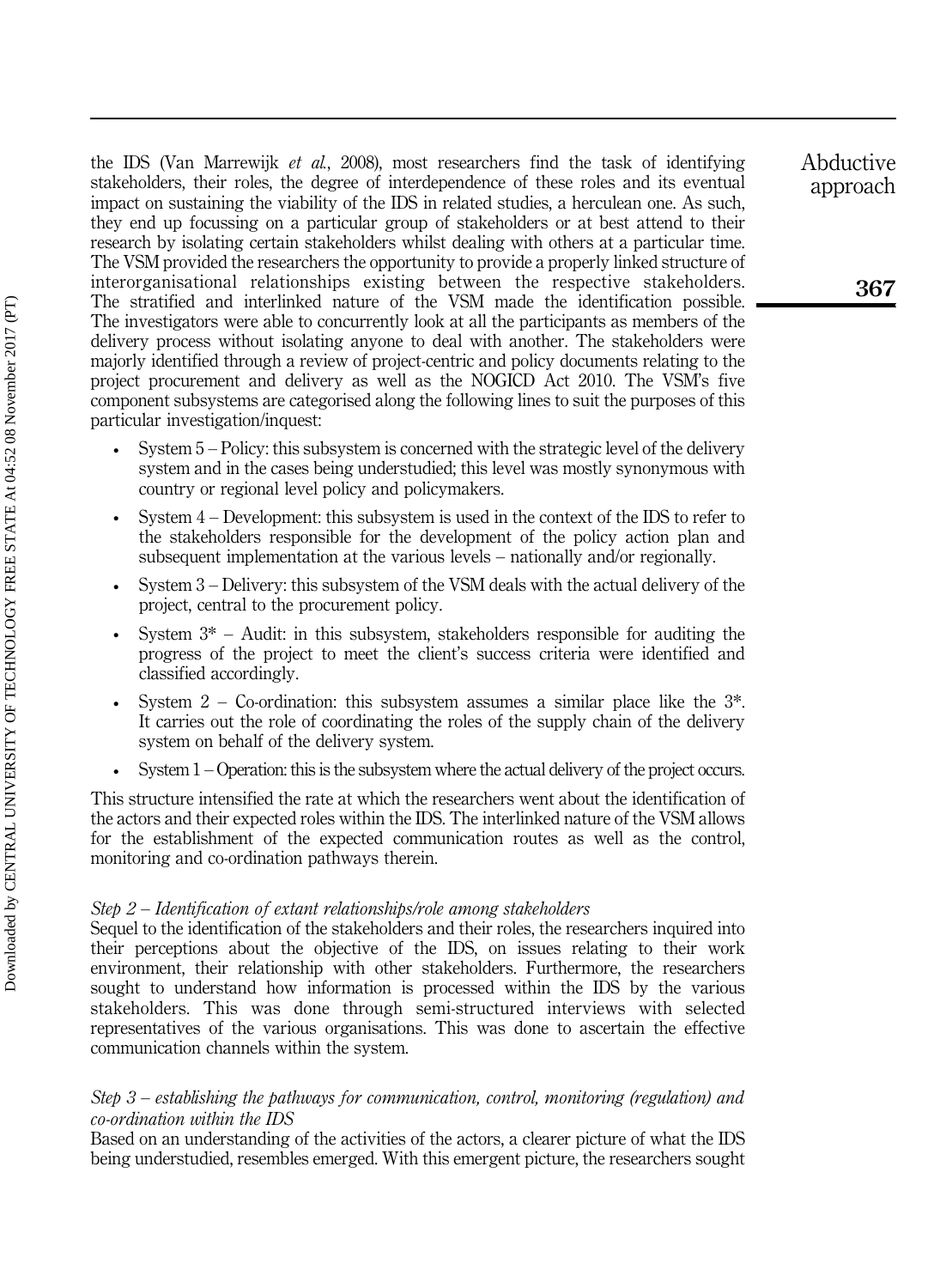to model the accounts generated through the various data sources into a VSM form, replete with its attendant linkages and interdependencies in line with the principles of abduction. Whilst this modelling activity proceeded, the researchers sought to identify relevant themes likely to result in the disconnect observed, particularly proper communication within subsystems the IDS, co-ordination, control and monitoring roles among the subsystems.

#### Step 4 – comparing the new VSM construct to the VSM developed from the respective IDS case studies

This was done to seek out possible peculiarities and patterns which could give rise to the discovery of new theory or knowledge. It was expected that various patterns would arise according to the different contexts within which these IDSs were situated. This fact is in consonance with theoretical replication (Blaikie, 2007, 2009) where he advocates for the use of replication logic as against sampling logic in multi-case study qualitative research. The findings from each of the IDSs were used to construct individual VSMs representing the actual occurrences within each IDS as it pertained to implementation of socio-economic benefits. Subsequently, these VSMs were compared to an ideal world VSM. Besides enabling an explanation for the initial proposition, it allowed for the establishment of differences between what the IDS was doing and what it was expected to do (purpose). This is in line with the diagnostic capabilities of the VSM. After this, a focus group was assembled to discuss the findings from the data collected previously. The focus group comprised of one representative of the various categories of stakeholders across the selected cases. The focus group lasted for two-and-a- half hours.

#### Step 5 – Discussion of the gaps identified, development of a model of best practice and validation of this emergent model viable infrastructure delivery model (VIDM)

Finally, the findings from the various data collection and analysis techniques applied were utilised in the development of a VIDM thus leading to the development of theory. The VIDM was validated through structured interviews by a select sample of stakeholders. This is in consonance with the three stages of the process as espoused earlier. The validation of the explanatory model can be described as having been done deductively. Stakeholders confirmed its representativeness and usability as a theoretical model for explaining the unviability of infrastructure delivery systems. Furthermore, they attested to its proficiency for monitoring and coordinating effective policy implementation within the IDS. This fulfils the tenets of the abductive approach in all its ramifications and should be employed by any researcher intent on discovering new knowledge through a logical and scientific manner.

#### Concluding remarks

Based on the foregoing, the utility of the abductive approach to the qualitative researcher in the built environment discipline is discerned. The utility of the approach as realized from this study can be streamlined to the following aspects; the centrality of a researcher's observation pertaining to a certain phenomenon; the development of hypothesis (proposition) based on this observation; the reliance on a credible background theory in an attempt to explain the proposition; the use of deductively and inductively sourced data in validating the explanation of the proposition; the creation of new knowledge based on the validation of the explanation of the initial proposition. Often times, prospective researchers find it difficult to present a testable proposition concerning a particular phenomenon which they have observed within their context. This study successfully highlights how the abductive research can assist in ameliorating this imbroglio.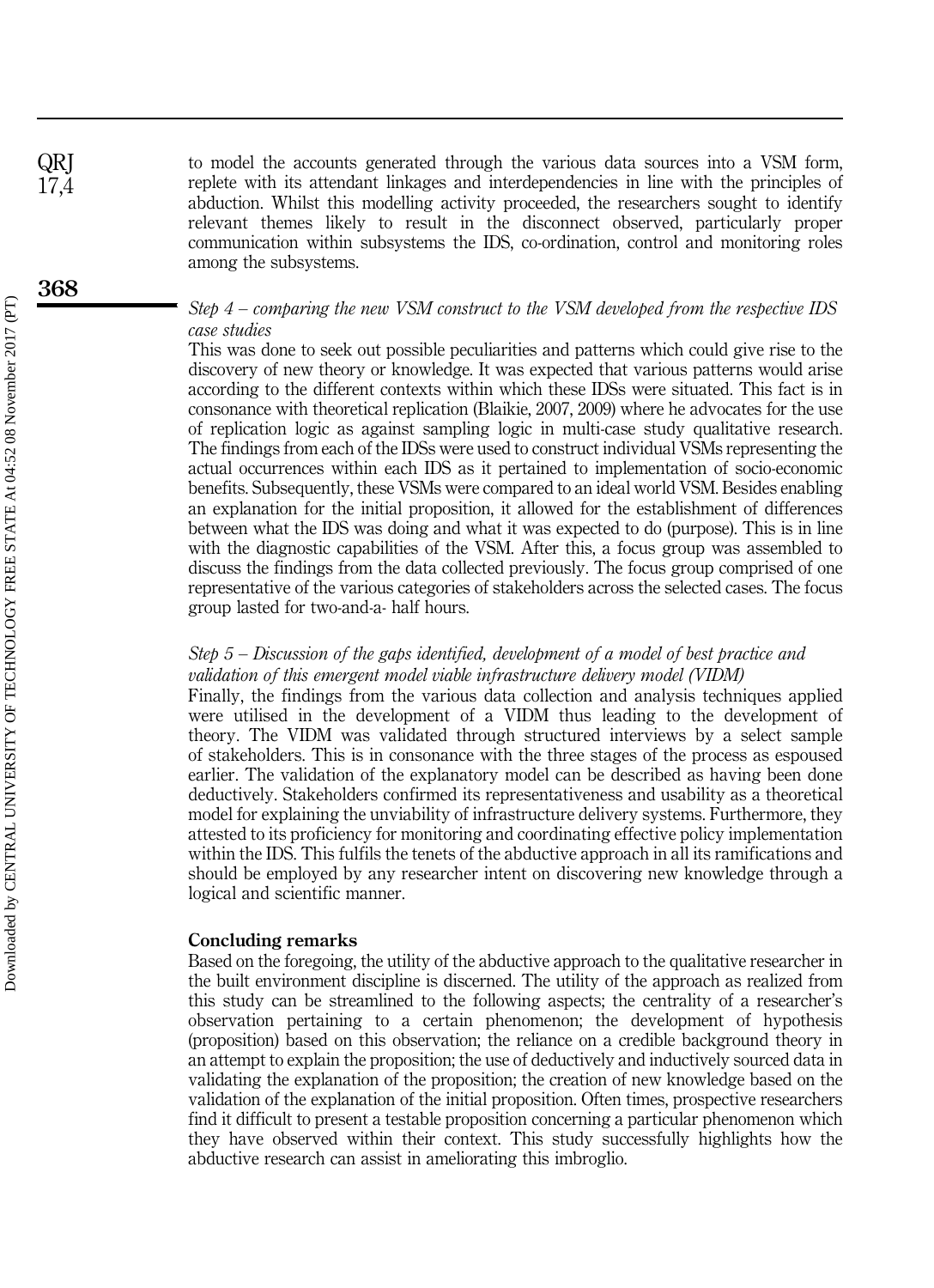Furthermore, the attempt at using of a coterie of background theoretical lenses to achieve the best explanation possible for the proposition prior to its testing is indeed significant and leads to the development of new knowledge. This has been shown in this study as the VSM has been sufficiently applied towards explaining the initial proposition relating to the seeming disconnect between subsystems of an infrastructure delivery system and the influence of such on optimal delivery of socio-economic benefits as enshrined in relevant policies.

The abductive approach lack of interest in the certainty of conclusions has been shown in this study. Rather it seeks to engender informational productivity within specific contexts, which is described as the ability of the study to yield new ideas. In this study, the VSM has been relied upon to lead to new ideas concerning how to explain, diagnose and remediate a delivery systems (in)ability to deliver on expected outcomes. This distinguishes an abductively led qualitative research from a deductively driven or inductively driven study, given that deductive approach does not yield new knowledge as it is fixated on the certainty of its conclusions and not productivity whereas the latter provides greater certainty than abductive approach but less productivity. Also, the integration of the three approaches to support the inferences made from the abductive approach has brought about more credibility of the findings.

Summarily, this study provides step-by-step account of how the VSM was applied in enhancing the process of abductive approach within a multi-context, multi-case study background. It is expected that this study will encourage researchers who are faced with dilemma of engaging in a research activity which requires that they possess a mid-point position between the well-known approach approaches of deduction and induction to try abduction as it has been proven to be a sound process of theory development or as it is usually referred to "a logic of discovery".

#### References

- Adewuyi, A.O. and Oyejide, A.T. (2012), "Determinants of backward linkages of oil and gas industry in the Nigerian economy", *[Resources Policy](http://www.emeraldinsight.com/action/showLinks?doi=10.1108%2FQRJ-08-2016-0048&crossref=10.1016%2Fj.resourpol.2012.06.007&isi=000313463700007&citationId=p_1)*, Vol. 37 No. 4, pp. 452-460.
- Ali, H. and Birley, S. (1999), "Integrating deductive and inductive approaches in a study of new ventures and customer perceived risk", *[Qualitative Market Research: An International Journal](http://www.emeraldinsight.com/action/showLinks?doi=10.1108%2FQRJ-08-2016-0048&system=10.1108%2F13522759910270016&citationId=p_2)*, Vol. 2 No. 2, pp. 103-110.
- Aliseda, A. (2007), "Abductive reasoning: challenges ahead", *[THEORIA. Revista de Teoría, Historia y](http://www.emeraldinsight.com/action/showLinks?doi=10.1108%2FQRJ-08-2016-0048&isi=000256933000007&citationId=p_3)* [Fundamentos de la Ciencia](http://www.emeraldinsight.com/action/showLinks?doi=10.1108%2FQRJ-08-2016-0048&isi=000256933000007&citationId=p_3), Vol. 22 No. 3, pp. 261-270.
- Amaratunga, D. and Baldry, D. (2001), "Case study methodology as a means of theory building: performance measurement in facilities management organizations", [Work Study](http://www.emeraldinsight.com/action/showLinks?doi=10.1108%2FQRJ-08-2016-0048&system=10.1108%2F00438020110389227&citationId=p_4), Vol. 50 No. 3, pp. 95-105, doi: 10.1108/00438020110389227.
- Ashby, W.R. (1956), *[An Introduction to Cybernetics](http://www.emeraldinsight.com/action/showLinks?doi=10.1108%2FQRJ-08-2016-0048&crossref=10.5962%2Fbhl.title.5851&citationId=p_5)*, Chapman & Hail Ltd., London.
- Atsegbua, L.A. (2012), "The Nigerian Oil and Gas Industry Content Development Act 2010: an examination of its regulatory framework", [OPEC Energy Review](http://www.emeraldinsight.com/action/showLinks?doi=10.1108%2FQRJ-08-2016-0048&crossref=10.1111%2Fj.1753-0237.2012.00225.x&citationId=p_6), Vol. 36 No. 4, pp. 479-494.
- Awuzie, B. and McDermott, P. (2015), "A conceptual model for evaluating infrastructure-based temporary multi-organisations", *[Built Environment Project and Asset Management](http://www.emeraldinsight.com/action/showLinks?doi=10.1108%2FQRJ-08-2016-0048&system=10.1108%2FBEPAM-10-2013-0052&isi=000359444700007&citationId=p_7)*, Vol. 5 No. 1, pp. 103-120.
- Beer, S. (1979), The Heart of Enterprise, Vol. 2, John Wiley & Sons, Chichester.
- Binks, J. (2006), Using Public Procurement to Drive Skills and Innovation, The Local Futures Group, London.
- Blaikie, N. (2007), Approaches to Social Enquiry: Advancing Knowledge, Polity, Cambridge.

Blaikie, N. (2009), Designing Social Research, Polity, Cambridge.

Abductive approach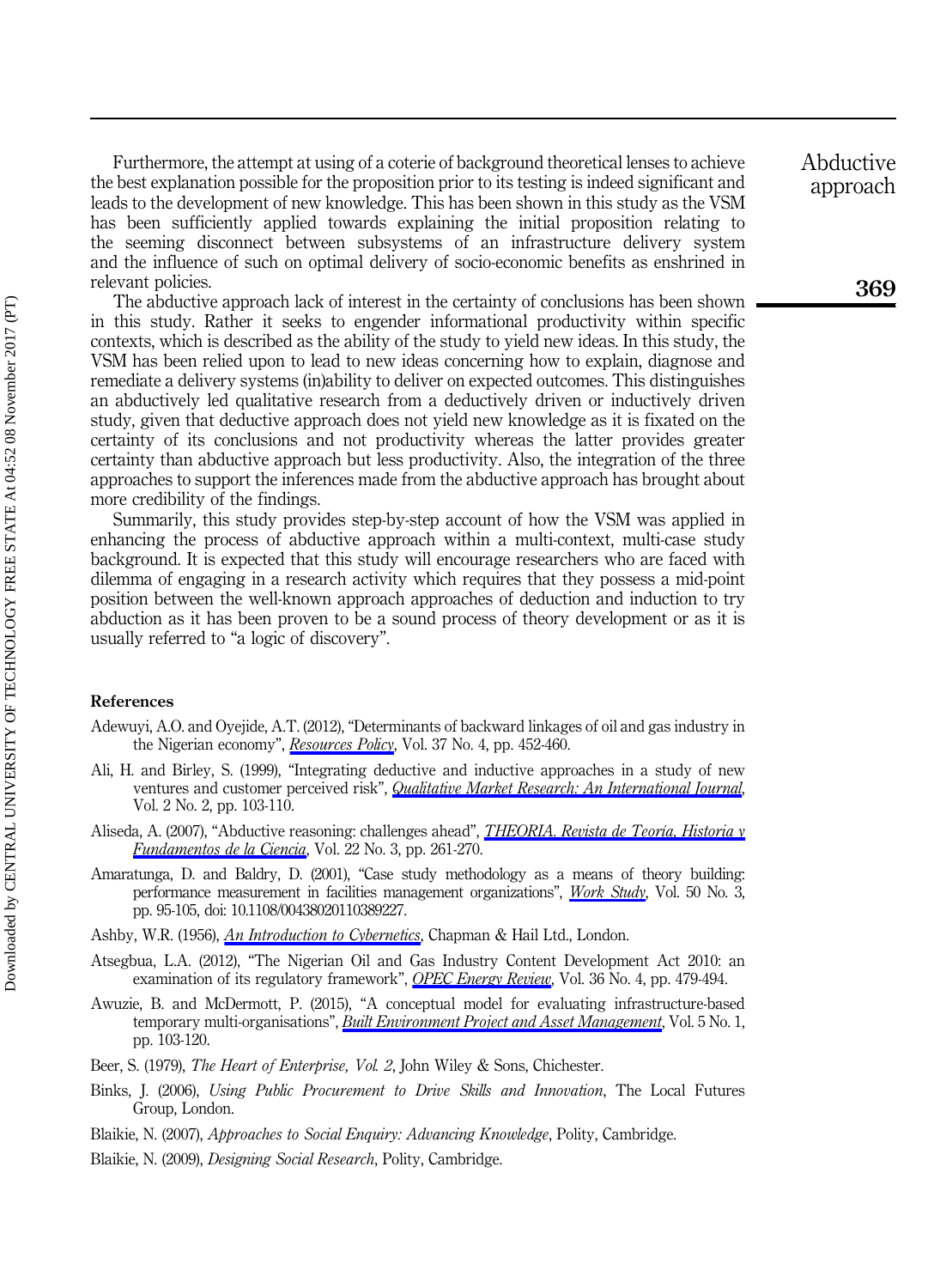- Brocklesby, J. and Cummings, S. (1996), "Designing a viable organization structure", [Long Range](http://www.emeraldinsight.com/action/showLinks?doi=10.1108%2FQRJ-08-2016-0048&crossref=10.1016%2F0024-6301%2895%2900065-8&isi=A1996TZ86400005&citationId=p_12) [Planning](http://www.emeraldinsight.com/action/showLinks?doi=10.1108%2FQRJ-08-2016-0048&crossref=10.1016%2F0024-6301%2895%2900065-8&isi=A1996TZ86400005&citationId=p_12), Vol. 29 No. 1, pp. 49-57.
	- Bryman, A. (2012), Social Research Methods, OUP, Oxford.
	- Davies, I. (2007), "Models of governance a viable systems perspective", Australasian Journal of Information Systems, Vol. 9 No. 2, pp. 57-66.
	- Denscombe, M. (2007), The Good Research Guide for Small-Scale Research Projects, 3rd ed., McGraw-Hill Education, Berkshire.
	- Dubois, A. and Gadde, L.-E. (2002), "Systematic combining: an abductive approach to case research", [Journal of Business Research](http://www.emeraldinsight.com/action/showLinks?doi=10.1108%2FQRJ-08-2016-0048&crossref=10.1016%2FS0148-2963%2800%2900195-8&isi=000176620200004&citationId=p_16), Vol. 55 No. 7, pp. 553-560.
	- Easterby-Smith, M., Thorpe, R., Jackson, P. and Lowe, A. (2008), *[Management Research](http://www.emeraldinsight.com/action/showLinks?doi=10.1108%2FQRJ-08-2016-0048&crossref=10.4135%2F9781412950589.n521&citationId=p_17)*, SAGE Publications Limited.
	- Easton, G. (1995), "Case research as a methodology for industrial networks: a realist apologia", in Turnbull, P.W., Yorke, D. and Naudé, P. (Eds), IMP Conference (11th): Interaction, Relationships And Networks: Past – Present – Future, Manchester Federal School of Business and Management, IMP, Manchester, 7-9 September.
	- Eisenhardt, K.M. (1989), "Building theories from case-study research", [Academic Management Review](http://www.emeraldinsight.com/action/showLinks?doi=10.1108%2FQRJ-08-2016-0048&isi=A1989AV14400005&citationId=p_19), Vol. 14 No. 4, pp. 532-550.
	- Eisenhardt, K.M. and Graebner, M.E. (2007), "Theory building from cases: opportunities and challenges", *[Academy of Management Journal](http://www.emeraldinsight.com/action/showLinks?doi=10.1108%2FQRJ-08-2016-0048&crossref=10.5465%2FAMJ.2007.24160888&isi=000244976900004&citationId=p_20)*, Vol. 50 No. 1, pp. 25-32.
	- Espejo, R. (2007), "The RISCOM model: dialogues and requisite organization", [Kybernetes](http://www.emeraldinsight.com/action/showLinks?doi=10.1108%2FQRJ-08-2016-0048&system=10.1108%2F03684920710746968&isi=000246779100002&citationId=p_21), Vol. 36 Nos 3/4, pp. 291-306.
	- Espejo, R. and Reyes, A. (2011), [Organisational Systems;](http://www.emeraldinsight.com/action/showLinks?doi=10.1108%2FQRJ-08-2016-0048&crossref=10.1007%2F978-3-642-19109-1&citationId=p_22) Managing Complexity with Viable Systems Model, Springer, Berlin, Heidelberg, Dordrecht, London and New York, NY.
	- Flyvberg, B. (2006), "Five misunderstandings about case study research", [Qualitative Inquiry](http://www.emeraldinsight.com/action/showLinks?doi=10.1108%2FQRJ-08-2016-0048&crossref=10.1177%2F1077800405284363&isi=000235894100001&citationId=p_23), Vol. 12 No. 2, pp. 219-245, doi: 10.1177/1077800405284363.
	- Hartley, J. (2004), "Case study research", in Cassell and Symon (Eds), *[Essential Guide to Qualitative Methods](http://www.emeraldinsight.com/action/showLinks?doi=10.1108%2FQRJ-08-2016-0048&crossref=10.4135%2F9781446280119.n26&citationId=p_24)* [in Organizational Research](http://www.emeraldinsight.com/action/showLinks?doi=10.1108%2FQRJ-08-2016-0048&crossref=10.4135%2F9781446280119.n26&citationId=p_24), Sage, London, Thousand Oaks, CA and New Delhi, pp. 323-333.
	- Hildbrand, S. and Bodhanya, S. (2011), "The viable system model (VSM) and qualitative studies: a research perspective to manage in a world of complexity", paper presented at the Proceedings of the 10th European Conference on Research Methodology for Business and Management Studies, Normandy Business School, Caen, France, 20-21 June.
	- Hoverstadt, P. (2011), The Fractal Organization: Creating Sustainable Organizations with the Viable System Model, John Wiley and Sons Ltd, West Sussex.
	- Hoverstadt, P. and Bowling, D. (2002), Modelling Organisations using The Viable System Model, Systems Engineering Workshop, Royal Academy of Engineering, London, 23 May.
	- Ihua, U.B. (2010), "Local content policy and SMEs sector promotion: the Nigerian Industry experience", [International Journal of Business and Management](http://www.emeraldinsight.com/action/showLinks?doi=10.1108%2FQRJ-08-2016-0048&crossref=10.5539%2Fijbm.v5n5p3&citationId=p_28), Vol. 5 No. 5, pp. 3-13.
	- Kapitan, T. (1992), "Peirce and the autonomy of abductive reasoning", [Erkenntnis](http://www.emeraldinsight.com/action/showLinks?doi=10.1108%2FQRJ-08-2016-0048&crossref=10.1007%2FBF00220630&citationId=p_29), Vol. 37 No. 1, pp. 1-26.
	- Kvale, S. (2006), "Dominance through interviews and dialogues", [Qualitative Inquiry](http://www.emeraldinsight.com/action/showLinks?doi=10.1108%2FQRJ-08-2016-0048&crossref=10.1177%2F1077800406286235&isi=000237473300003&citationId=p_30), Vol. 12, pp. 480-500, doi: 10.1177/1077800406286235.
	- Lahdenpera, P. and Koppinen, T. (2009), "Financial analysis of road project delivery systems", *[Journal](http://www.emeraldinsight.com/action/showLinks?doi=10.1108%2FQRJ-08-2016-0048&system=10.1108%2F13664380910942644&citationId=p_31)* [of Financial Management of Property and Construction](http://www.emeraldinsight.com/action/showLinks?doi=10.1108%2FQRJ-08-2016-0048&system=10.1108%2F13664380910942644&citationId=p_31), Vol. 14 No. 1, pp. 61-78, doi: 10.1108/ 13664380910942644.
	- Larson, E.W. and Gobeli, D.H. (1989), "Significance of project management structure on development success", [IEEE Transactions on Engineering Management](http://www.emeraldinsight.com/action/showLinks?doi=10.1108%2FQRJ-08-2016-0048&crossref=10.1109%2F17.18828&isi=A1989U359800006&citationId=p_32), Vol. 36 No. 2, pp. 119-125.
	- Lipscomb, M. (2012), "Abductive reasoning and qualitative research", *[Nursing Philosophy](http://www.emeraldinsight.com/action/showLinks?doi=10.1108%2FQRJ-08-2016-0048&crossref=10.1111%2Fj.1466-769X.2011.00532.x&isi=000308395300003&citationId=p_33)*, Vol. 13 No. 4, pp. 244-256.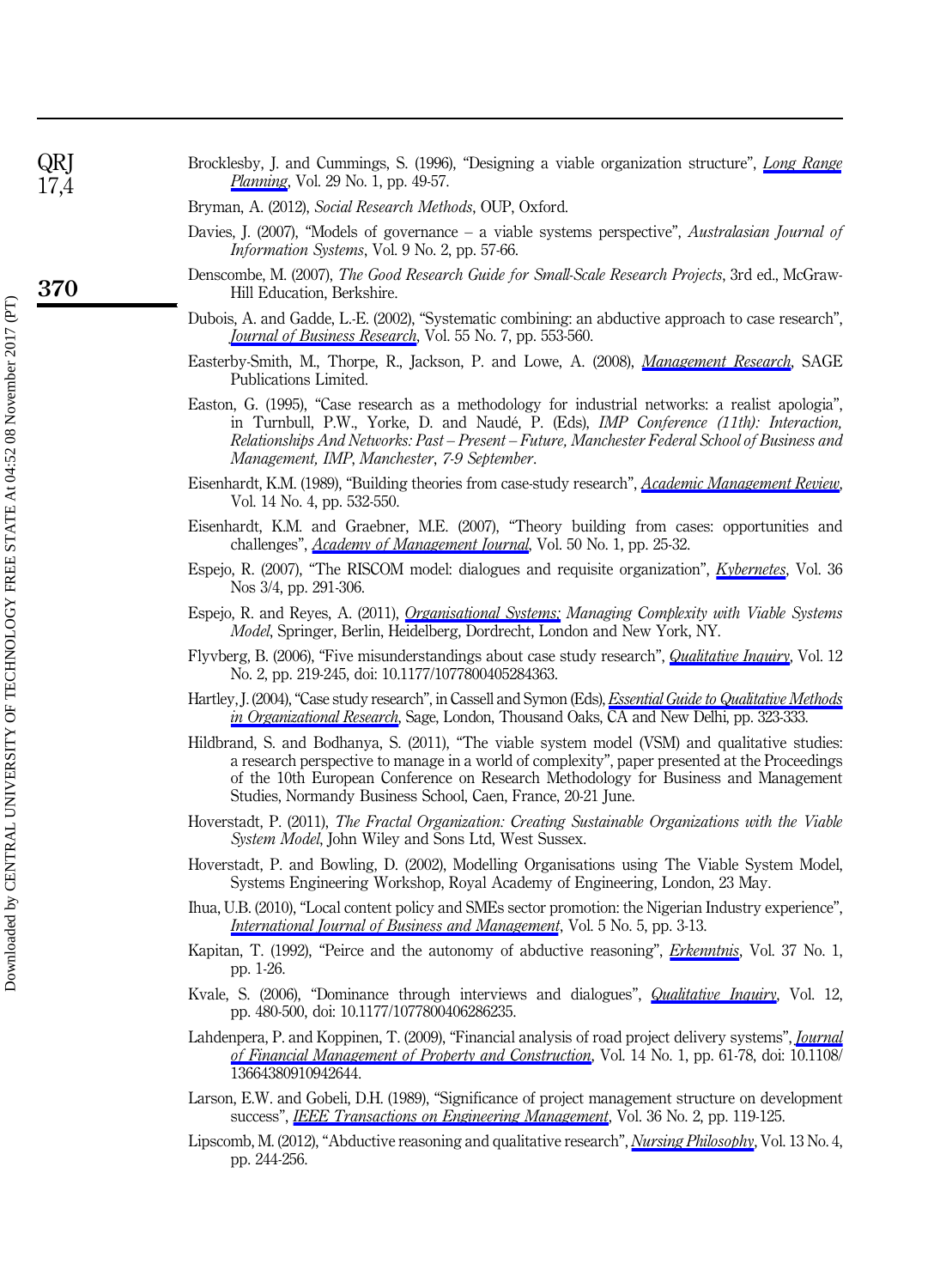- McCrudden, C. (2004), "Using public procurement to achieve social outcomes", [National Resources](http://www.emeraldinsight.com/action/showLinks?doi=10.1108%2FQRJ-08-2016-0048&crossref=10.1111%2Fj.1477-8947.2004.00099.x&isi=000226042000003&citationId=p_34) [Forum](http://www.emeraldinsight.com/action/showLinks?doi=10.1108%2FQRJ-08-2016-0048&crossref=10.1111%2Fj.1477-8947.2004.00099.x&isi=000226042000003&citationId=p_34), Vol. 28, pp. 257-267.
- Macfarlane, R. and Cook, M. (2002), Achieving Community Benefits through Contracts: Law Policy and Practice, The Joseph Rowntree Foundation, York.
- Novak, J.A. (2001), "Abduction and Aristotle's Library", Proceedings of the Ontario Society for the Study of Argumentation Conference, 'Argumentation and its Applications', Vol. 4, University of Windsor, 17-19 May.
- Ozighbo, N. (2008), "Technological capacity building in the Nigeria's oil and gas industry", Proceeding of the 19th Annual International Information Management Association, San Diego, CA, 13-15 October.
- Paavola, S. (2004), "Abduction as a logic and methodology of discovery: The importance of strategies", [Foundations of Science](http://www.emeraldinsight.com/action/showLinks?doi=10.1108%2FQRJ-08-2016-0048&crossref=10.1023%2FB%3AFODA.0000042843.48932.25&citationId=p_38), Vol. 9 No. 3, pp. 267-283.
- Patokorpi, E. and Ahvenainen, M. (2009), "Developing an abduction-based method for futures research", [Futures](http://www.emeraldinsight.com/action/showLinks?doi=10.1108%2FQRJ-08-2016-0048&crossref=10.1016%2Fj.futures.2008.09.019&isi=000265343400002&citationId=p_39), Vol. 41 No. 3, pp. 126-139.
- Pfiffner, M. (2010), "Five experiences with the viable system model", [Kybernetes](http://www.emeraldinsight.com/action/showLinks?doi=10.1108%2FQRJ-08-2016-0048&system=10.1108%2F03684921011081196&isi=000285955800012&citationId=p_40), Vol. 39 Nos 9/10, pp. 1615-1626.
- Plutynski, A. (2011), "Four problems of abduction: a brief history", *[HOPOS: The Journal of the](http://www.emeraldinsight.com/action/showLinks?doi=10.1108%2FQRJ-08-2016-0048&crossref=10.1086%2F660746&citationId=p_41)* [International Society for the History of Philosophy of Science](http://www.emeraldinsight.com/action/showLinks?doi=10.1108%2FQRJ-08-2016-0048&crossref=10.1086%2F660746&citationId=p_41), Vol. 1 No. 2, pp. 227-248.
- Polese, F., Russo, G. and Carrubbo, L. (2009), "The contribute of viable systems approach in directing and managing inter-firm relationships", in Vrontis, D., Weber, Y. and Tarba, E.S. (Eds), [Managerial and Entrepreneurial Developments in the Mediterranean Area](http://www.emeraldinsight.com/action/showLinks?doi=10.1108%2FQRJ-08-2016-0048&crossref=10.2139%2Fssrn.1488693&citationId=p_42), Euromed Press, Cipro, pp. 2052-2081.
- Reichertz, J. (2004), "Abduction, deduction and induction in qualitative research", in Flick, U.V.K. and Steinke, I. (Eds), A Companion to Qualitative Research, Sage Publications Ltd, London, CA and New Delhi, p. 419.
- Reichertz, J. (2010), "Abduction: the logic of discovery of grounded theory", in Bryant, A. and Charmaz, K. (Eds), The SAGE Handbook of Grounded Theory, Paperback ed., Sage, Los Angeles, CA, London, Delhi, Singapore and Washington DC, p. 214.
- Saka, N. and Lowe, J.G. (2010a), "An assessment of linkages between the construction sector and other sectors of the Nigerian economy", paper presented at the Construction, Building and Real Estate Research Conference of the Royal Institution of Chartered Surveyors, Dauphine Universite, Paris.
- Saka, N. and Lowe, J.G. (2010b), "The impact of the petroleum sector on the output of the Nigerian construction sector", [Construction Management and Economics](http://www.emeraldinsight.com/action/showLinks?doi=10.1108%2FQRJ-08-2016-0048&crossref=10.1080%2F01446193.2010.509402&citationId=p_46), Vol. 28 No. 12, pp. 1301-1312.
- Saunders, M., Lewis, P. and Thornhill, A. (2012), Research Methods for Business Students, 6th ed., Pearson Education Limited, London.
- Schwaninger, M. (2006), "Theories of viability: a comparison", [Systems Research and Behavioral](http://www.emeraldinsight.com/action/showLinks?doi=10.1108%2FQRJ-08-2016-0048&crossref=10.1002%2Fsres.731&isi=000238733000008&citationId=p_48) [Science](http://www.emeraldinsight.com/action/showLinks?doi=10.1108%2FQRJ-08-2016-0048&crossref=10.1002%2Fsres.731&isi=000238733000008&citationId=p_48), Vol. 23 No. 3, pp. 337-347.
- Snieska, V. and Simkunaite, I. (2009), "Socio-economic impact of infrastructure investments", Inzinerine Ekonomika-Engineering Economics, Vol. 3, pp. 16-25.
- Svennevig, J. (2001), "Abduction as a methodological approach to the study of spoken interaction", Norskrift, Vol. 103, pp. 1-22.
- Thai, K.V. (2001), "Public-procurement re-examined", Journal of Public Procurement, Vol. 1 No. 1, pp. 9-50.
- Vaaland, T.I., Soneye, A.S. and Owusu, R.A. (2012), "Local content and struggling suppliers: a network analysis of Nigerian oil and gas industry", African Journal of Business Management, Vol. 6 No. 15, pp. 5399-5413.
- Van Marrewijk, A., Clegg, S.R., Pitsis, T.S. and Veenswijk, M. (2008), "Managing public-private megaprojects: paradoxes, complexity, and project design", *[International Journal of Project](http://www.emeraldinsight.com/action/showLinks?doi=10.1108%2FQRJ-08-2016-0048&crossref=10.1016%2Fj.ijproman.2007.09.007&citationId=p_53)* [Management](http://www.emeraldinsight.com/action/showLinks?doi=10.1108%2FQRJ-08-2016-0048&crossref=10.1016%2Fj.ijproman.2007.09.007&citationId=p_53), Vol. 26 No. 6, pp. 591-600.